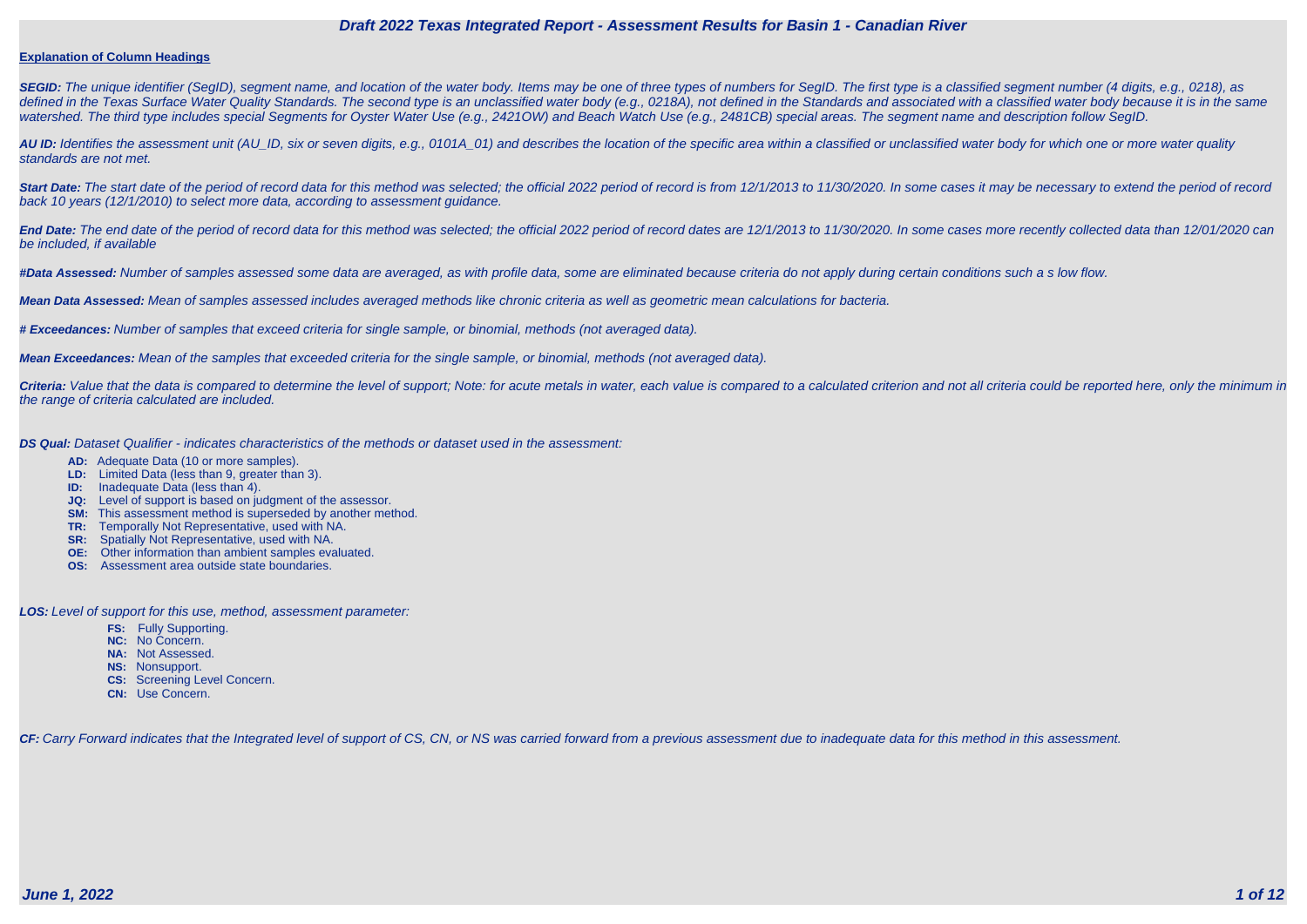

Int LOS: Integrated level of support. This is the overall level of support for this use, method, parameter group, which could be different from the LOS (described above) due to carry forward information or other types of changes. New Code added in 2010: PI = Pending Issue

**TCEQ Cause:** This is the impairment description (e.g., bacteria, depressed dissolved oxygen, etc.).

#### **Cat:**

**Category 3:** There is insufficient or unreliable available data and/or information to make a use support determination.

 **Category 4:** Available data and/or information indicate that at least one designated use is not being supported or is threatened, but a TMDL is not needed. **Category 4a:** A state-developed TMDL has been approved by EPA or a TMDL has been established by EPA for any water-pollutant combination. **Category 4b:** Other required control measures are expected to result in the attainment of an applicable water quality standard in a reasonable period of time. **Category 4c:** The impairment or threat is not caused by a pollutant.

**Category 5:** Available data and/or information indicate that at least one designated use is not being supported or is threatened, and a TMDL is needed.

**Category 5a:** A TMDL is underway, scheduled, or will be scheduled.

**Category 5b:** A review of the standards for the water body will be conducted before a management strategy is selected.

**Category 5c:** Additional data and information will be collected or evaluated before a management strategy is selected.

Category 5n: Water body does not meet its applicable Chl a criterion, but additional study is needed to verify whether exceedance is associated with causal nutrient parameters or impacts to response variables.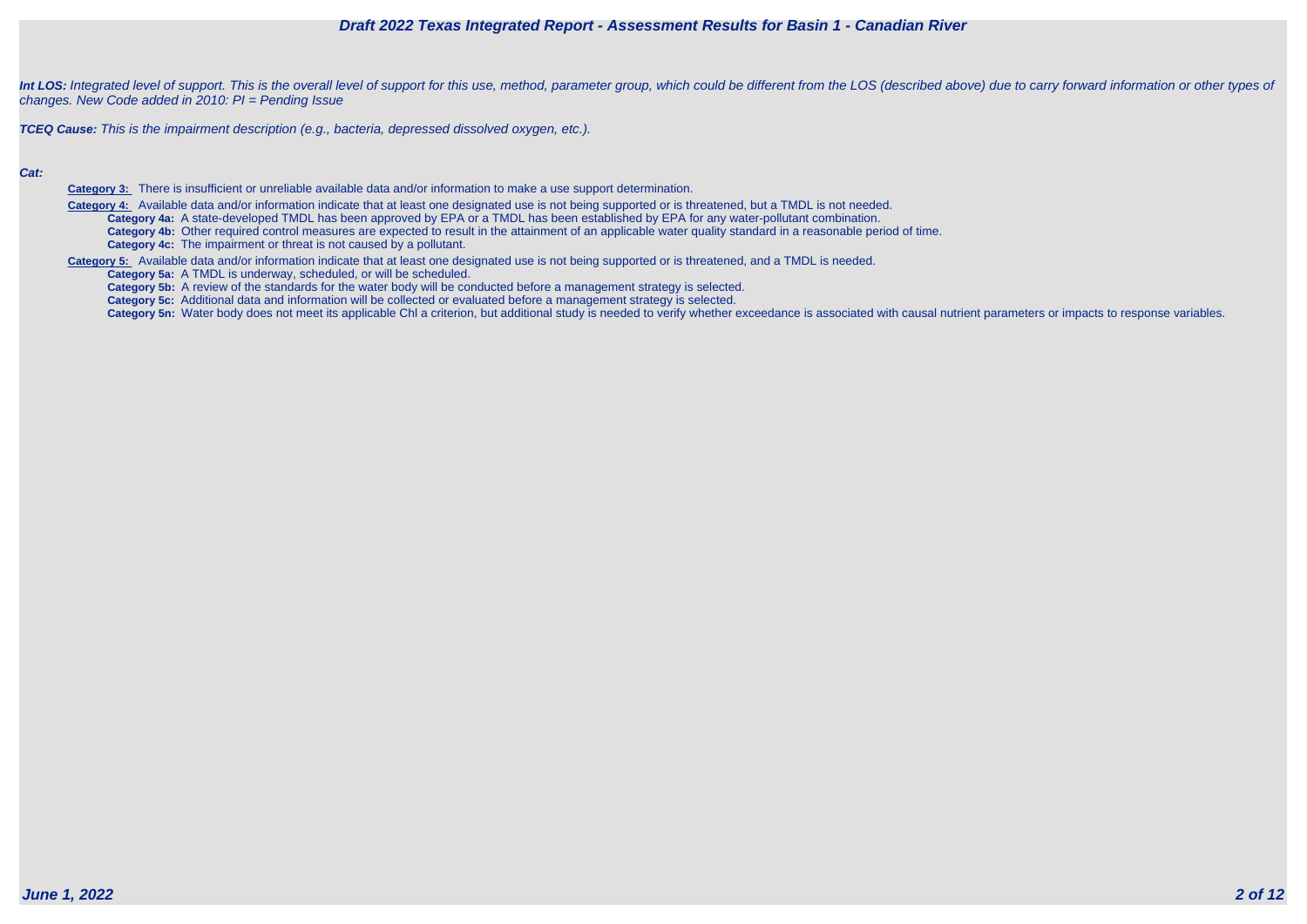|                             |                                           | Seg ID: 0101 - Canadian River Below Lake Meredith | AU ID: 0101_01              |                           |                 |                          |                                     |                |                                   |                 |                  |              |                           |                             |     |
|-----------------------------|-------------------------------------------|---------------------------------------------------|-----------------------------|---------------------------|-----------------|--------------------------|-------------------------------------|----------------|-----------------------------------|-----------------|------------------|--------------|---------------------------|-----------------------------|-----|
| <b>Use</b>                  | <b>Method</b>                             | <b>Parameter</b>                                  | <b>Start</b><br><b>Date</b> | <b>End</b><br><b>Date</b> | <b>Criteria</b> | #Data<br><b>Assessed</b> | <b>Mean Data</b><br><b>Assessed</b> | #Exceedances   | <b>Mean</b><br><b>Exceedances</b> | DS<br>Qualifier | LOS <sup>1</sup> | CF           | - Int<br>LOS <sup>1</sup> | <b>TCEQ</b><br><b>Cause</b> | Cat |
| Aquatic Life Use            | Dissolved Oxygen grab minimum             | Dissolved oxygen Grab                             | 12/01/13                    | 11/30/20                  |                 | 25                       |                                     | $\overline{0}$ |                                   | <b>AD</b>       | FS               | <sup>N</sup> | <b>FS</b>                 |                             |     |
|                             | Dissolved Oxygen grab screening level     | Dissolved oxygen Grab                             | 12/01/13                    | 11/30/20                  |                 | 25                       |                                     | $\overline{0}$ |                                   | <b>AD</b>       | <b>NC</b>        | N            | <b>NC</b>                 |                             |     |
|                             |                                           |                                                   |                             |                           |                 |                          |                                     |                |                                   |                 |                  |              |                           |                             |     |
|                             |                                           | Mercury                                           | 12/01/10                    | 11/30/20                  | 0.01            | -9                       |                                     | $\overline{0}$ |                                   | LD              | NC               | N            | NC                        |                             |     |
| <b>Fish Consumption Use</b> | <b>HH Bioaccumulative Toxics in water</b> | Nickel (dissolved)                                | 12/01/10                    | 11/30/20                  | 1140            | 8                        | 2.87                                | $\overline{0}$ |                                   | LD              | NC               | N            | NC                        |                             |     |
|                             |                                           | Lead (dissolved)                                  | 12/01/10                    | 11/30/20                  | 3.83            | 6                        | 0.29                                | $\Omega$       |                                   | LD.             | NC               | N            | <b>NC</b>                 |                             |     |
|                             |                                           |                                                   |                             |                           |                 |                          |                                     |                |                                   |                 |                  |              |                           |                             |     |
|                             |                                           | Sulfate                                           | 12/01/13                    | 11/30/20                  | 760             | 96                       | 465.65                              | $\mathbf{0}$   |                                   | <b>AD</b>       | FS               | N            | FS                        |                             |     |
|                             | <b>Dissolved Solids</b>                   | Chloride                                          | 12/01/13                    | 11/30/20                  | 1975            | 96                       | 1535.33                             | $\overline{0}$ |                                   | <b>AD</b>       | FS               | N            | <b>FS</b>                 |                             |     |
|                             |                                           | Total dissolved solids                            | 12/01/13                    | 11/30/20                  | 5000            | 99                       | 3314.65                             | $\overline{0}$ |                                   | <b>AD</b>       | FS.              | <sub>N</sub> | <b>FS</b>                 |                             |     |
|                             | High pH                                   | pH                                                | 12/01/13                    | 11/30/20                  | 9               | 25                       |                                     | $\overline{0}$ |                                   | <b>AD</b>       | FS.              | N.           | <b>FS</b>                 |                             |     |
| <b>General Use</b>          | Low pH                                    | pH                                                | 12/01/13                    | 11/30/20                  | 6.5             | $\overline{25}$          |                                     | $\overline{0}$ |                                   | <b>AD</b>       | FS               | <sup>N</sup> | <b>FS</b>                 |                             |     |
|                             |                                           | Chlorophyll-a                                     | 12/01/13                    | 11/30/20                  | 14.1            | 25                       |                                     | 2              | 28.15                             | <b>AD</b>       | <b>NC</b>        | N.           | NC                        |                             |     |
|                             | <b>Nutrient Screening Levels</b>          | Nitrate                                           | 12/01/13                    | 11/30/20                  | 1.95            | 25                       |                                     | $\overline{0}$ |                                   | <b>AD</b>       | NC               | N.           | <b>NC</b>                 |                             |     |
|                             |                                           | Total phosphorus                                  | 12/01/13                    | 11/30/20                  | 0.69            | $\overline{24}$          |                                     | $\overline{0}$ |                                   | <b>AD</b>       | NC.              | N            | NC                        |                             |     |
|                             |                                           | Ammonia                                           | 12/01/13                    | 11/30/20                  | 0.33            | $\overline{25}$          |                                     | $\Omega$       |                                   | <b>AD</b>       | NC               | N.           | NC                        |                             |     |
|                             | Water Temperature                         | Water temperature                                 | 12/01/13                    | 11/30/20                  | 35 <sup>5</sup> | 25                       |                                     |                | 35.3                              | <b>AD</b>       | <b>FS</b>        | N            | <b>FS</b>                 |                             |     |
|                             |                                           |                                                   |                             |                           |                 |                          |                                     |                |                                   |                 |                  |              |                           |                             |     |
| <b>Recreation Use</b>       | <b>Bacteria Geomean</b>                   | E. coli                                           | 12/01/13                    | 11/30/20                  | 126             | 25                       | 19.4                                | $\overline{0}$ |                                   | AD.             | FS               | N            | <b>FS</b>                 |                             |     |
|                             |                                           |                                                   |                             |                           |                 |                          |                                     |                |                                   |                 |                  |              |                           |                             |     |

|                             |                                           | Seg ID: 0101 - Canadian River Below Lake Meredith |                             |                           |                 |                          |                                     |                |                                   |                 |                  |              |                          |                             |     |
|-----------------------------|-------------------------------------------|---------------------------------------------------|-----------------------------|---------------------------|-----------------|--------------------------|-------------------------------------|----------------|-----------------------------------|-----------------|------------------|--------------|--------------------------|-----------------------------|-----|
|                             |                                           |                                                   | <b>AU ID: 0101 02</b>       |                           |                 |                          |                                     |                |                                   |                 |                  |              |                          |                             |     |
| <b>Use</b>                  | <b>Method</b>                             | <b>Parameter</b>                                  | <b>Start</b><br><b>Date</b> | <b>End</b><br><b>Date</b> | <b>Criteria</b> | #Data<br><b>Assessed</b> | <b>Mean Data</b><br><b>Assessed</b> | #Exceedances   | <b>Mean</b><br><b>Exceedances</b> | DS<br>Qualifier | LOS <sup>1</sup> | CF           | <b>Int</b><br><b>LOS</b> | <b>TCEQ</b><br><b>Cause</b> | Cat |
| <b>Aquatic Life Use</b>     | Dissolved Oxygen grab minimum             | Dissolved oxygen Grab                             | 12/01/13                    | 11/30/20                  | $\mathcal{R}$   | 25                       |                                     | $\overline{0}$ |                                   | <b>AD</b>       | FS               | <sup>N</sup> | FS                       |                             |     |
|                             | Dissolved Oxygen grab screening level     | Dissolved oxygen Grab                             | 12/01/13                    | 11/30/20                  |                 | 25                       |                                     | $\Omega$       |                                   | <b>AD</b>       | NC               | N            | NC                       |                             |     |
|                             |                                           |                                                   |                             |                           |                 |                          |                                     |                |                                   |                 |                  |              |                          |                             |     |
|                             |                                           | Lead (dissolved)                                  | 12/01/10                    | 11/30/20                  | 3.83            | 6                        | 0.29                                | $\Omega$       |                                   | LD              | NC               | N            | <b>NC</b>                |                             |     |
| <b>Fish Consumption Use</b> | <b>HH Bioaccumulative Toxics in water</b> | Mercury                                           | 12/01/10                    | 11/30/20                  | 0.01            | 9                        |                                     | $\Omega$       |                                   | LD              | NC               | N.           | NC                       |                             |     |
|                             |                                           | Nickel (dissolved)                                | 12/01/10                    | 11/30/20                  | 1140            | 8                        | 2.87                                | $\Omega$       |                                   | LD.             | NC               | N.           | NC                       |                             |     |
|                             |                                           |                                                   |                             |                           |                 |                          |                                     |                |                                   |                 |                  |              |                          |                             |     |
|                             |                                           | Sulfate                                           | 12/01/13                    | 11/30/20                  | 760             | 96                       | 465.65                              | $\mathbf{0}$   |                                   | <b>AD</b>       | FS               | N.           | <b>FS</b>                |                             |     |
|                             | <b>Dissolved Solids</b>                   | Chloride                                          | 12/01/13                    | 11/30/20                  | 1975            | 96                       | 1535.33                             | $\overline{0}$ |                                   | <b>AD</b>       | FS               | N            | <b>FS</b>                |                             |     |
|                             |                                           | Total dissolved solids                            | 12/01/13                    | 11/30/20                  | 5000            | $\overline{99}$          | 3314.65                             | $\overline{0}$ |                                   | <b>AD</b>       | FS               | N            | <b>FS</b>                |                             |     |
|                             | High pH                                   | pH                                                | 12/01/13                    | 11/30/20                  | Q               | $\overline{25}$          |                                     | $\Omega$       |                                   | <b>AD</b>       | FS               | N            | <b>FS</b>                |                             |     |
| <b>General Use</b>          | Low pH                                    | pH                                                | 12/01/13                    | 11/30/20                  | 6.5             | 25                       |                                     | $\Omega$       |                                   | <b>AD</b>       | FS               | N            | <b>FS</b>                |                             |     |
|                             |                                           | Chlorophyll-a                                     | 12/01/13                    | 11/30/20                  | 14.1            | 25                       |                                     |                | 30.94                             | <b>AD</b>       | NC               | N.           | NC                       |                             |     |
|                             | <b>Nutrient Screening Levels</b>          | Total phosphorus                                  | 12/01/13                    | 11/30/20                  | 0.69            | 24                       |                                     | $\Omega$       |                                   | <b>AD</b>       | <b>NC</b>        | N            | <b>NC</b>                |                             |     |
|                             |                                           | Nitrate                                           | 12/01/13                    | 11/30/20                  | 1.95            | 25                       |                                     | $\overline{0}$ |                                   | <b>AD</b>       | <b>NC</b>        | N.           | <b>NC</b>                |                             |     |
|                             |                                           | Ammonia                                           | 12/01/13                    | 11/30/20                  | 0.33            | 25                       |                                     | $\overline{0}$ |                                   | <b>AD</b>       | NC               | N.           | NC                       |                             |     |
|                             | Water Temperature                         | Water temperature                                 | 12/01/13                    | 11/30/20                  | 35 <sub>2</sub> | $\overline{25}$          |                                     | $\Omega$       |                                   | <b>AD</b>       | FS               | N            | FS                       |                             |     |
|                             |                                           |                                                   |                             |                           |                 |                          |                                     |                |                                   |                 |                  |              |                          |                             |     |
| <b>Recreation Use</b>       | <b>Bacteria Geomean</b>                   | E. coli                                           | 12/01/13                    | 11/30/20                  | 126             | 23                       | 55.04                               | $\Omega$       |                                   | <b>AD</b>       | FS               | N            | <b>FS</b>                |                             |     |
|                             |                                           |                                                   |                             |                           |                 |                          |                                     |                |                                   |                 |                  |              |                          |                             |     |

|                  |                                       | Seg ID: 0101 - Canadian River Below Lake Meredith |             | AU ID: 0101 03 |                 |                     |                       |              |                                   |           |            |            |                   |         |
|------------------|---------------------------------------|---------------------------------------------------|-------------|----------------|-----------------|---------------------|-----------------------|--------------|-----------------------------------|-----------|------------|------------|-------------------|---------|
| Usel             | <b>Method</b>                         | <b>Parameter</b>                                  | <b>Date</b> | End<br>Date    | <b>Criteria</b> | #Data<br>Assessed I | Mean Data<br>Assessed | #Exceedances | <b>Mean</b><br><b>Exceedances</b> |           | <b>LOS</b> | <b>LOS</b> | <b>TCEQ Cause</b> | $ $ Cat |
| Aquatic Life Use | Dissolved Oxygen grab minimum         | Dissolved oxygen Grab                             | 12/01/13    | 11/30/20       |                 |                     |                       |              |                                   | AD        |            | <b>FS</b>  |                   |         |
|                  | Dissolved Oxygen grab screening level | Dissolved oxygen Grab                             | 12/01/13    | 11/30/20       |                 | 27                  |                       |              | 4.5                               | <b>AD</b> | $N \cap$   | N          |                   |         |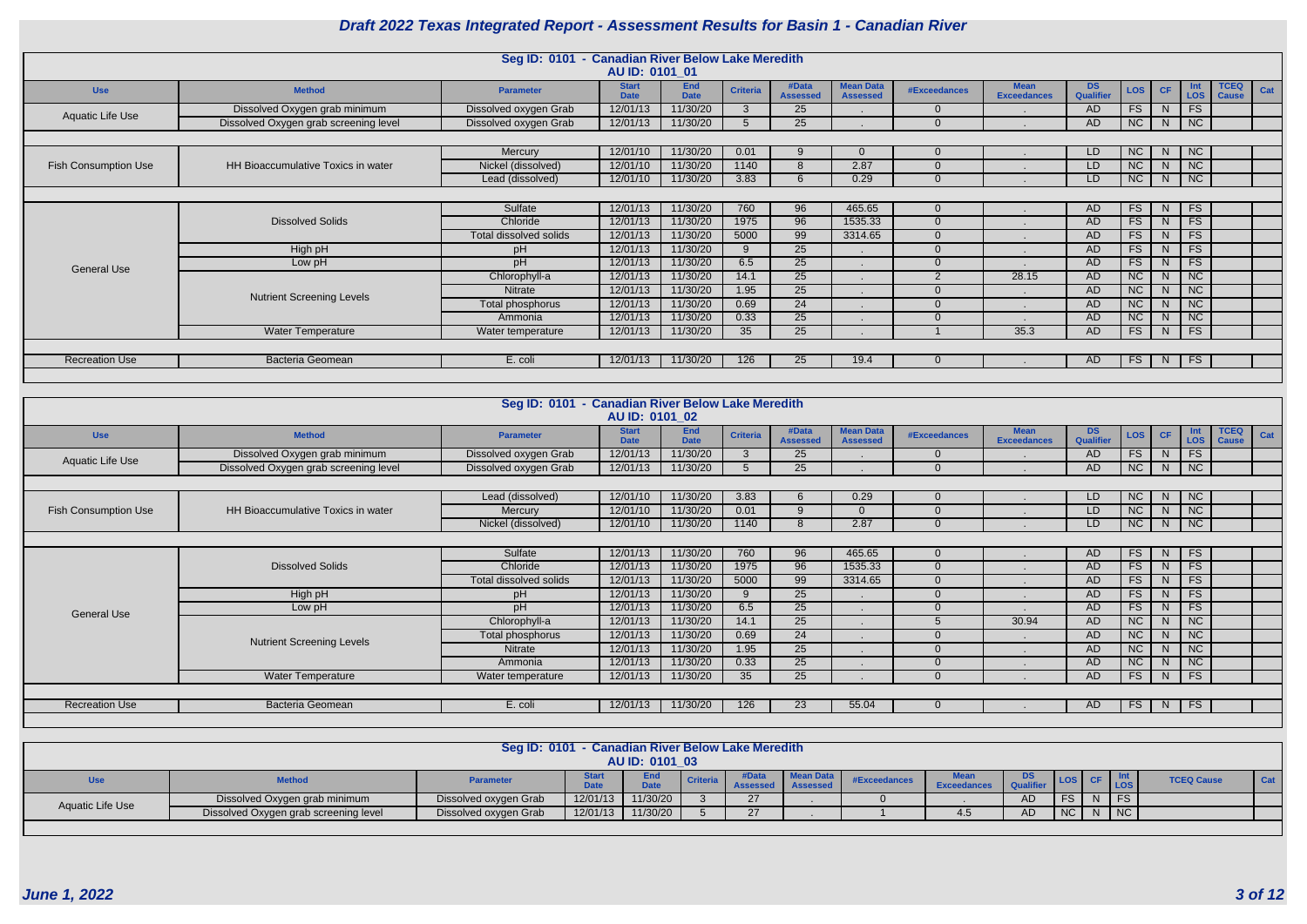|                             |                                    | Seg ID: 0101 - Canadian River Below Lake Meredith |                             | AU ID: 0101 03            |                 |                          |                                     |              |                                   |                  |     |           |                             |                   |     |
|-----------------------------|------------------------------------|---------------------------------------------------|-----------------------------|---------------------------|-----------------|--------------------------|-------------------------------------|--------------|-----------------------------------|------------------|-----|-----------|-----------------------------|-------------------|-----|
| <b>Use</b>                  | <b>Method</b>                      | <b>Parameter</b>                                  | <b>Start</b><br><b>Date</b> | <b>End</b><br><b>Date</b> | <b>Criteria</b> | #Data<br><b>Assessed</b> | <b>Mean Data</b><br><b>Assessed</b> | #Exceedances | <b>Mean</b><br><b>Exceedances</b> | DS.<br>Qualifier | LOS | <b>CF</b> | <b>Int</b><br>LOS           | <b>TCEQ Cause</b> | Cat |
|                             |                                    | Nickel (dissolved)                                | 12/01/10                    | 11/30/20                  | 1140            |                          | 2.87                                |              |                                   | LD               | NC  | N.        | NC                          |                   |     |
| <b>Fish Consumption Use</b> | HH Bioaccumulative Toxics in water | Mercury                                           | 12/01/10                    | 11/30/20                  | 0.01            |                          | $\Omega$                            |              |                                   | LD               | NC  | N         | $\overline{\phantom{a}}$ NC |                   |     |
|                             |                                    | Lead (dissolved)                                  | 12/01/10                    | 11/30/20                  | 3.83            |                          | 0.29                                |              |                                   | LD               | NC  | N         | NC                          |                   |     |
|                             |                                    |                                                   |                             |                           |                 |                          |                                     |              |                                   |                  |     |           |                             |                   |     |
|                             |                                    | Total dissolved solids                            | 12/01/13                    | 11/30/20                  | 5000            | 99                       | 3314.65                             |              |                                   | AD.              | FS  | N         | $\overline{\phantom{a}}$ FS |                   |     |
|                             | <b>Dissolved Solids</b>            | Sulfate                                           | 12/01/13                    | 11/30/20                  | 760             | 96                       | 465.65                              | $\Omega$     |                                   | AD.              | FS  | N         | FS                          |                   |     |
|                             |                                    | Chloride                                          | 12/01/13                    | 11/30/20                  | 1975            | 96                       | 1535.33                             |              |                                   | AD.              | FS  | N         | $\overline{\phantom{a}}$ FS |                   |     |
|                             | High pH                            | рH                                                | 12/01/13                    | 11/30/20                  | 9               | 27                       |                                     |              |                                   | <b>AD</b>        | FS  | N         | FS                          |                   |     |
| <b>General Use</b>          | Low pH                             | pH                                                | 12/01/13                    | 11/30/20                  | 6.5             | 27                       |                                     |              |                                   | <b>AD</b>        | FS  | N         | FS                          |                   |     |
|                             |                                    | Total phosphorus                                  | 12/01/13                    | 11/30/20                  | 0.69            | 24                       |                                     |              |                                   | AD               | NC  | N         | NC                          |                   |     |
|                             | <b>Nutrient Screening Levels</b>   | Ammonia                                           | 12/01/13                    | 11/30/20                  | 0.33            | 25                       |                                     | 11           | 0.42                              | AD.              | CS  | N         | $\overline{\text{cs}}$      | Ammonia in water  |     |
|                             |                                    | Nitrate                                           | 12/01/13                    | 11/30/20                  | 1.95            | 26                       |                                     |              | 4.2                               | AD               | NC  | N         | NC                          |                   |     |
|                             |                                    | Chlorophyll-a                                     | 12/01/13                    | 11/30/20                  | 14.1            | 24                       |                                     |              | 49.43                             | <b>AD</b>        | NC  | N         | <b>NC</b>                   |                   |     |
|                             | <b>Water Temperature</b>           | Water temperature                                 | 12/01/13                    | 11/30/20                  | 35              | 27                       |                                     |              |                                   | AD               | FS  | N         | $\overline{\phantom{a}}$ FS |                   |     |
|                             |                                    |                                                   |                             |                           |                 |                          |                                     |              |                                   |                  |     |           |                             |                   |     |
| <b>Recreation Use</b>       | <b>Bacteria Geomean</b>            | E. coli                                           | 12/01/13                    | 11/30/20                  | 126             | 23                       | 102.27                              |              |                                   | AD.              |     | $FS$ N FS |                             |                   |     |
|                             |                                    |                                                   |                             |                           |                 |                          |                                     |              |                                   |                  |     |           |                             |                   |     |

| AU ID: 0101 04<br><b>Mean Data</b><br><b>Mean</b><br><b>End</b><br>#Data<br><b>Start</b><br>DS<br>Int<br>LOS<br>LOS <sup>I</sup><br><b>Method</b><br><b>Criteria</b><br><b>#Exceedances</b><br>CF<br><b>TCEQ Cause</b><br><b>Use</b><br><b>Parameter</b><br>Qualifier<br><b>Date</b><br><b>Exceedances</b><br><b>Date</b><br><b>Assessed</b><br><b>Assessed</b><br>$\overline{\text{NC}}$<br>11/30/20<br>NC<br>Cadmium (dissolved)<br>12/01/10<br>117.73<br>LD<br>8<br>$\Omega$<br>N,<br>$\overline{\text{NC}}$<br>340<br>$\overline{9}$<br>LD<br>NC<br>Arsenic (dissolved)<br>12/01/10<br>11/30/20<br>$\Omega$<br>N<br>5206.36<br>10<br>FS<br>FS<br>12/01/10<br>11/30/20<br><b>AD</b><br>Chromium (Tri)(dissolved)<br>$\Omega$<br>N<br>FS<br>FS<br>12/01/10<br>991<br>10<br>AD<br>11/30/20<br>Aluminum (dissolved)<br>$\Omega$<br>N<br>$\overline{7}$<br>NC<br>$\overline{\text{NC}}$<br>12/01/10<br>LD<br>N<br>11/30/20<br>181.02<br>Copper (dissolved)<br>$\Omega$<br>$\overline{\overline{\text{NC}}}$<br>NC<br>12/01/13<br>11/30/20<br>0.8<br>9<br>Acute Toxic Substances in water<br>Silver (ionic)<br>LD<br>N<br>$\Omega$<br>$\overline{FS}$<br>4602.36<br>10<br>FS<br>Nickel (dissolved)<br>12/01/10<br>11/30/20<br>AD<br>$\Omega$<br>N<br>$\overline{FS}$<br>10<br>FS<br>1155.84<br>AD<br>Zinc (dissolved)<br>12/01/10<br>11/30/20<br>N<br>$\Omega$<br>$\overline{FS}$<br>FS<br>12/01/10<br>11/30/20<br>2.4<br>11<br>AD<br>Mercury<br>$\Omega$<br>N<br>NC<br>20<br>NC<br>Selenium<br>11/30/20<br>8<br>LD<br>12/01/10<br>$\Omega$<br><sub>N</sub><br>$\overline{8}$<br>$\overline{\text{NC}}$<br>$\overline{NC}$<br>1010.66<br>LD<br>Lead (dissolved)<br>12/01/10<br>11/30/20<br>$\Omega$<br><sub>N</sub><br><b>Aquatic Life Use</b><br>$\overline{NC}$<br>$\overline{6}$<br>LD<br>NC<br>Cadmium (dissolved)<br>12/01/10<br>11/30/20<br>0.44<br>0.14<br>$\Omega$<br>N.<br>$\overline{7}$<br>NC<br>NC<br>12/01/10<br>11/30/20<br>150<br>13.8<br>LD<br>Arsenic (dissolved)<br>$\Omega$<br>N<br>19.51<br>NC<br>$\overline{\text{NC}}$<br>12/01/10<br>11/30/20<br>$5\overline{)}$<br>3.39<br><b>LD</b><br>Copper (dissolved)<br>$\Omega$<br>N<br>$\overline{NC}$<br>$\overline{\text{NC}}$<br>12/01/10<br>11/30/20<br>LD<br>Zinc (dissolved)<br>241.91<br>8<br>$\overline{2}$<br>N<br>$\Omega$<br>NC<br>N<br>12/01/10<br>4.91<br>Chronic Toxic Substances in water<br>Selenium<br>11/30/20<br>$5\overline{)}$<br>6<br><b>LD</b><br>N<br>$\Omega$ |  | Seg ID: 0101 - Canadian River Below Lake Meredith |  |  |  |  |  |     |
|------------------------------------------------------------------------------------------------------------------------------------------------------------------------------------------------------------------------------------------------------------------------------------------------------------------------------------------------------------------------------------------------------------------------------------------------------------------------------------------------------------------------------------------------------------------------------------------------------------------------------------------------------------------------------------------------------------------------------------------------------------------------------------------------------------------------------------------------------------------------------------------------------------------------------------------------------------------------------------------------------------------------------------------------------------------------------------------------------------------------------------------------------------------------------------------------------------------------------------------------------------------------------------------------------------------------------------------------------------------------------------------------------------------------------------------------------------------------------------------------------------------------------------------------------------------------------------------------------------------------------------------------------------------------------------------------------------------------------------------------------------------------------------------------------------------------------------------------------------------------------------------------------------------------------------------------------------------------------------------------------------------------------------------------------------------------------------------------------------------------------------------------------------------------------------------------------------------------------------------------------------------------------------------------------------------------------------------------------------------------------------------------------------------------------------------------------|--|---------------------------------------------------|--|--|--|--|--|-----|
|                                                                                                                                                                                                                                                                                                                                                                                                                                                                                                                                                                                                                                                                                                                                                                                                                                                                                                                                                                                                                                                                                                                                                                                                                                                                                                                                                                                                                                                                                                                                                                                                                                                                                                                                                                                                                                                                                                                                                                                                                                                                                                                                                                                                                                                                                                                                                                                                                                                      |  |                                                   |  |  |  |  |  |     |
|                                                                                                                                                                                                                                                                                                                                                                                                                                                                                                                                                                                                                                                                                                                                                                                                                                                                                                                                                                                                                                                                                                                                                                                                                                                                                                                                                                                                                                                                                                                                                                                                                                                                                                                                                                                                                                                                                                                                                                                                                                                                                                                                                                                                                                                                                                                                                                                                                                                      |  |                                                   |  |  |  |  |  | Cat |
|                                                                                                                                                                                                                                                                                                                                                                                                                                                                                                                                                                                                                                                                                                                                                                                                                                                                                                                                                                                                                                                                                                                                                                                                                                                                                                                                                                                                                                                                                                                                                                                                                                                                                                                                                                                                                                                                                                                                                                                                                                                                                                                                                                                                                                                                                                                                                                                                                                                      |  |                                                   |  |  |  |  |  |     |
|                                                                                                                                                                                                                                                                                                                                                                                                                                                                                                                                                                                                                                                                                                                                                                                                                                                                                                                                                                                                                                                                                                                                                                                                                                                                                                                                                                                                                                                                                                                                                                                                                                                                                                                                                                                                                                                                                                                                                                                                                                                                                                                                                                                                                                                                                                                                                                                                                                                      |  |                                                   |  |  |  |  |  |     |
|                                                                                                                                                                                                                                                                                                                                                                                                                                                                                                                                                                                                                                                                                                                                                                                                                                                                                                                                                                                                                                                                                                                                                                                                                                                                                                                                                                                                                                                                                                                                                                                                                                                                                                                                                                                                                                                                                                                                                                                                                                                                                                                                                                                                                                                                                                                                                                                                                                                      |  |                                                   |  |  |  |  |  |     |
|                                                                                                                                                                                                                                                                                                                                                                                                                                                                                                                                                                                                                                                                                                                                                                                                                                                                                                                                                                                                                                                                                                                                                                                                                                                                                                                                                                                                                                                                                                                                                                                                                                                                                                                                                                                                                                                                                                                                                                                                                                                                                                                                                                                                                                                                                                                                                                                                                                                      |  |                                                   |  |  |  |  |  |     |
|                                                                                                                                                                                                                                                                                                                                                                                                                                                                                                                                                                                                                                                                                                                                                                                                                                                                                                                                                                                                                                                                                                                                                                                                                                                                                                                                                                                                                                                                                                                                                                                                                                                                                                                                                                                                                                                                                                                                                                                                                                                                                                                                                                                                                                                                                                                                                                                                                                                      |  |                                                   |  |  |  |  |  |     |
|                                                                                                                                                                                                                                                                                                                                                                                                                                                                                                                                                                                                                                                                                                                                                                                                                                                                                                                                                                                                                                                                                                                                                                                                                                                                                                                                                                                                                                                                                                                                                                                                                                                                                                                                                                                                                                                                                                                                                                                                                                                                                                                                                                                                                                                                                                                                                                                                                                                      |  |                                                   |  |  |  |  |  |     |
|                                                                                                                                                                                                                                                                                                                                                                                                                                                                                                                                                                                                                                                                                                                                                                                                                                                                                                                                                                                                                                                                                                                                                                                                                                                                                                                                                                                                                                                                                                                                                                                                                                                                                                                                                                                                                                                                                                                                                                                                                                                                                                                                                                                                                                                                                                                                                                                                                                                      |  |                                                   |  |  |  |  |  |     |
|                                                                                                                                                                                                                                                                                                                                                                                                                                                                                                                                                                                                                                                                                                                                                                                                                                                                                                                                                                                                                                                                                                                                                                                                                                                                                                                                                                                                                                                                                                                                                                                                                                                                                                                                                                                                                                                                                                                                                                                                                                                                                                                                                                                                                                                                                                                                                                                                                                                      |  |                                                   |  |  |  |  |  |     |
|                                                                                                                                                                                                                                                                                                                                                                                                                                                                                                                                                                                                                                                                                                                                                                                                                                                                                                                                                                                                                                                                                                                                                                                                                                                                                                                                                                                                                                                                                                                                                                                                                                                                                                                                                                                                                                                                                                                                                                                                                                                                                                                                                                                                                                                                                                                                                                                                                                                      |  |                                                   |  |  |  |  |  |     |
|                                                                                                                                                                                                                                                                                                                                                                                                                                                                                                                                                                                                                                                                                                                                                                                                                                                                                                                                                                                                                                                                                                                                                                                                                                                                                                                                                                                                                                                                                                                                                                                                                                                                                                                                                                                                                                                                                                                                                                                                                                                                                                                                                                                                                                                                                                                                                                                                                                                      |  |                                                   |  |  |  |  |  |     |
|                                                                                                                                                                                                                                                                                                                                                                                                                                                                                                                                                                                                                                                                                                                                                                                                                                                                                                                                                                                                                                                                                                                                                                                                                                                                                                                                                                                                                                                                                                                                                                                                                                                                                                                                                                                                                                                                                                                                                                                                                                                                                                                                                                                                                                                                                                                                                                                                                                                      |  |                                                   |  |  |  |  |  |     |
|                                                                                                                                                                                                                                                                                                                                                                                                                                                                                                                                                                                                                                                                                                                                                                                                                                                                                                                                                                                                                                                                                                                                                                                                                                                                                                                                                                                                                                                                                                                                                                                                                                                                                                                                                                                                                                                                                                                                                                                                                                                                                                                                                                                                                                                                                                                                                                                                                                                      |  |                                                   |  |  |  |  |  |     |
|                                                                                                                                                                                                                                                                                                                                                                                                                                                                                                                                                                                                                                                                                                                                                                                                                                                                                                                                                                                                                                                                                                                                                                                                                                                                                                                                                                                                                                                                                                                                                                                                                                                                                                                                                                                                                                                                                                                                                                                                                                                                                                                                                                                                                                                                                                                                                                                                                                                      |  |                                                   |  |  |  |  |  |     |
|                                                                                                                                                                                                                                                                                                                                                                                                                                                                                                                                                                                                                                                                                                                                                                                                                                                                                                                                                                                                                                                                                                                                                                                                                                                                                                                                                                                                                                                                                                                                                                                                                                                                                                                                                                                                                                                                                                                                                                                                                                                                                                                                                                                                                                                                                                                                                                                                                                                      |  |                                                   |  |  |  |  |  |     |
|                                                                                                                                                                                                                                                                                                                                                                                                                                                                                                                                                                                                                                                                                                                                                                                                                                                                                                                                                                                                                                                                                                                                                                                                                                                                                                                                                                                                                                                                                                                                                                                                                                                                                                                                                                                                                                                                                                                                                                                                                                                                                                                                                                                                                                                                                                                                                                                                                                                      |  |                                                   |  |  |  |  |  |     |
|                                                                                                                                                                                                                                                                                                                                                                                                                                                                                                                                                                                                                                                                                                                                                                                                                                                                                                                                                                                                                                                                                                                                                                                                                                                                                                                                                                                                                                                                                                                                                                                                                                                                                                                                                                                                                                                                                                                                                                                                                                                                                                                                                                                                                                                                                                                                                                                                                                                      |  |                                                   |  |  |  |  |  |     |
| $\overline{NC}$<br>$\overline{\overline{\text{NC}}}$<br>106.38<br>2.87<br>LD<br>Nickel (dissolved)<br>12/01/10<br>11/30/20<br>$\overline{8}$<br>N<br>$\Omega$                                                                                                                                                                                                                                                                                                                                                                                                                                                                                                                                                                                                                                                                                                                                                                                                                                                                                                                                                                                                                                                                                                                                                                                                                                                                                                                                                                                                                                                                                                                                                                                                                                                                                                                                                                                                                                                                                                                                                                                                                                                                                                                                                                                                                                                                                        |  |                                                   |  |  |  |  |  |     |
| $\overline{NC}$<br>$\overline{\overline{\mathsf{NC}}}$<br>12/01/10<br>1.3<br>9<br>ID<br>Mercury<br>11/30/20<br>N<br>$\Omega$<br>$\Omega$                                                                                                                                                                                                                                                                                                                                                                                                                                                                                                                                                                                                                                                                                                                                                                                                                                                                                                                                                                                                                                                                                                                                                                                                                                                                                                                                                                                                                                                                                                                                                                                                                                                                                                                                                                                                                                                                                                                                                                                                                                                                                                                                                                                                                                                                                                             |  |                                                   |  |  |  |  |  |     |
| $\overline{NC}$<br>$\overline{\overline{\mathsf{NC}}}$<br>148.17<br>Chromium (Tri)(dissolved)<br>12/01/10<br>11/30/20<br>8<br>2<br>LD.<br>N<br>$\Omega$                                                                                                                                                                                                                                                                                                                                                                                                                                                                                                                                                                                                                                                                                                                                                                                                                                                                                                                                                                                                                                                                                                                                                                                                                                                                                                                                                                                                                                                                                                                                                                                                                                                                                                                                                                                                                                                                                                                                                                                                                                                                                                                                                                                                                                                                                              |  |                                                   |  |  |  |  |  |     |
| $\overline{\text{NC}}$<br>NC<br>Lead (dissolved)<br>12/01/10<br>11/30/20<br>6.24<br>6<br>0.29<br>LD<br>$\Omega$<br>N                                                                                                                                                                                                                                                                                                                                                                                                                                                                                                                                                                                                                                                                                                                                                                                                                                                                                                                                                                                                                                                                                                                                                                                                                                                                                                                                                                                                                                                                                                                                                                                                                                                                                                                                                                                                                                                                                                                                                                                                                                                                                                                                                                                                                                                                                                                                 |  |                                                   |  |  |  |  |  |     |
| Dissolved Oxygen grab minimum<br>Dissolved oxygen Grab<br>$\overline{21}$<br>FS<br>FS<br>12/01/13<br>11/30/20<br>$\mathbf{3}$<br>2.3<br>AD<br>N                                                                                                                                                                                                                                                                                                                                                                                                                                                                                                                                                                                                                                                                                                                                                                                                                                                                                                                                                                                                                                                                                                                                                                                                                                                                                                                                                                                                                                                                                                                                                                                                                                                                                                                                                                                                                                                                                                                                                                                                                                                                                                                                                                                                                                                                                                      |  |                                                   |  |  |  |  |  |     |
| $\overline{21}$<br>Dissolved Oxygen grab screening level<br>3.65<br>$\overline{\text{CS}}$<br>$\overline{\text{CS}}$<br>Dissolved oxygen Grab<br>12/01/13 11/30/20<br>$\overline{5}$<br><b>AD</b><br>Depressed dissolved oxygen in water<br>N                                                                                                                                                                                                                                                                                                                                                                                                                                                                                                                                                                                                                                                                                                                                                                                                                                                                                                                                                                                                                                                                                                                                                                                                                                                                                                                                                                                                                                                                                                                                                                                                                                                                                                                                                                                                                                                                                                                                                                                                                                                                                                                                                                                                        |  |                                                   |  |  |  |  |  |     |
|                                                                                                                                                                                                                                                                                                                                                                                                                                                                                                                                                                                                                                                                                                                                                                                                                                                                                                                                                                                                                                                                                                                                                                                                                                                                                                                                                                                                                                                                                                                                                                                                                                                                                                                                                                                                                                                                                                                                                                                                                                                                                                                                                                                                                                                                                                                                                                                                                                                      |  |                                                   |  |  |  |  |  |     |
| 11/30/20<br>NC<br>$\overline{\overline{\mathsf{NC}}}$<br>Nickel (dissolved)<br>12/01/10<br>1140<br>8<br>2.87<br>N<br>LD<br>$\Omega$                                                                                                                                                                                                                                                                                                                                                                                                                                                                                                                                                                                                                                                                                                                                                                                                                                                                                                                                                                                                                                                                                                                                                                                                                                                                                                                                                                                                                                                                                                                                                                                                                                                                                                                                                                                                                                                                                                                                                                                                                                                                                                                                                                                                                                                                                                                  |  |                                                   |  |  |  |  |  |     |
| $\overline{\text{NC}}$<br>$\overline{9}$<br>NC<br><b>Fish Consumption Use</b><br>HH Bioaccumulative Toxics in water<br>11/30/20<br>0.01<br>$\Omega$<br>N<br>Mercury<br>12/01/10<br>$\Omega$<br>LD.                                                                                                                                                                                                                                                                                                                                                                                                                                                                                                                                                                                                                                                                                                                                                                                                                                                                                                                                                                                                                                                                                                                                                                                                                                                                                                                                                                                                                                                                                                                                                                                                                                                                                                                                                                                                                                                                                                                                                                                                                                                                                                                                                                                                                                                   |  |                                                   |  |  |  |  |  |     |
| $\overline{NC}$<br>$\overline{NC}$<br>3.83<br>0.29<br>LD<br>$\overline{N}$<br>12/01/10 11/30/20<br>6<br>Lead (dissolved)<br>$\Omega$                                                                                                                                                                                                                                                                                                                                                                                                                                                                                                                                                                                                                                                                                                                                                                                                                                                                                                                                                                                                                                                                                                                                                                                                                                                                                                                                                                                                                                                                                                                                                                                                                                                                                                                                                                                                                                                                                                                                                                                                                                                                                                                                                                                                                                                                                                                 |  |                                                   |  |  |  |  |  |     |
|                                                                                                                                                                                                                                                                                                                                                                                                                                                                                                                                                                                                                                                                                                                                                                                                                                                                                                                                                                                                                                                                                                                                                                                                                                                                                                                                                                                                                                                                                                                                                                                                                                                                                                                                                                                                                                                                                                                                                                                                                                                                                                                                                                                                                                                                                                                                                                                                                                                      |  |                                                   |  |  |  |  |  |     |
| Chloride<br>12/01/13<br>11/30/20<br>1975<br>96<br>1535.33<br>FS<br>F <sub>S</sub><br>AD<br>$\Omega$<br>N,                                                                                                                                                                                                                                                                                                                                                                                                                                                                                                                                                                                                                                                                                                                                                                                                                                                                                                                                                                                                                                                                                                                                                                                                                                                                                                                                                                                                                                                                                                                                                                                                                                                                                                                                                                                                                                                                                                                                                                                                                                                                                                                                                                                                                                                                                                                                            |  |                                                   |  |  |  |  |  |     |
| $\overline{FS}$<br>$\overline{FS}$<br>5000<br>99<br>3314.65<br>12/01/13<br>11/30/20<br><b>AD</b><br><b>Dissolved Solids</b><br><b>Total dissolved solids</b><br>$\Omega$<br>N                                                                                                                                                                                                                                                                                                                                                                                                                                                                                                                                                                                                                                                                                                                                                                                                                                                                                                                                                                                                                                                                                                                                                                                                                                                                                                                                                                                                                                                                                                                                                                                                                                                                                                                                                                                                                                                                                                                                                                                                                                                                                                                                                                                                                                                                        |  |                                                   |  |  |  |  |  |     |
| FS<br>FS<br>760<br>96<br>Sulfate<br>12/01/13<br>11/30/20<br>465.65<br>AD<br>N<br><b>General Use</b><br>$\Omega$                                                                                                                                                                                                                                                                                                                                                                                                                                                                                                                                                                                                                                                                                                                                                                                                                                                                                                                                                                                                                                                                                                                                                                                                                                                                                                                                                                                                                                                                                                                                                                                                                                                                                                                                                                                                                                                                                                                                                                                                                                                                                                                                                                                                                                                                                                                                      |  |                                                   |  |  |  |  |  |     |
| FS<br>FS<br>11/30/20<br>9<br>21<br><b>AD</b><br>High pH<br>pH<br>12/01/13<br>N<br>$\Omega$                                                                                                                                                                                                                                                                                                                                                                                                                                                                                                                                                                                                                                                                                                                                                                                                                                                                                                                                                                                                                                                                                                                                                                                                                                                                                                                                                                                                                                                                                                                                                                                                                                                                                                                                                                                                                                                                                                                                                                                                                                                                                                                                                                                                                                                                                                                                                           |  |                                                   |  |  |  |  |  |     |
| $\overline{21}$<br>FS<br>FS<br>pH<br>11/30/20<br>6.5<br>$\overline{3.8}$<br>AD<br>Low pH<br>12/01/13<br><sup>N</sup>                                                                                                                                                                                                                                                                                                                                                                                                                                                                                                                                                                                                                                                                                                                                                                                                                                                                                                                                                                                                                                                                                                                                                                                                                                                                                                                                                                                                                                                                                                                                                                                                                                                                                                                                                                                                                                                                                                                                                                                                                                                                                                                                                                                                                                                                                                                                 |  |                                                   |  |  |  |  |  |     |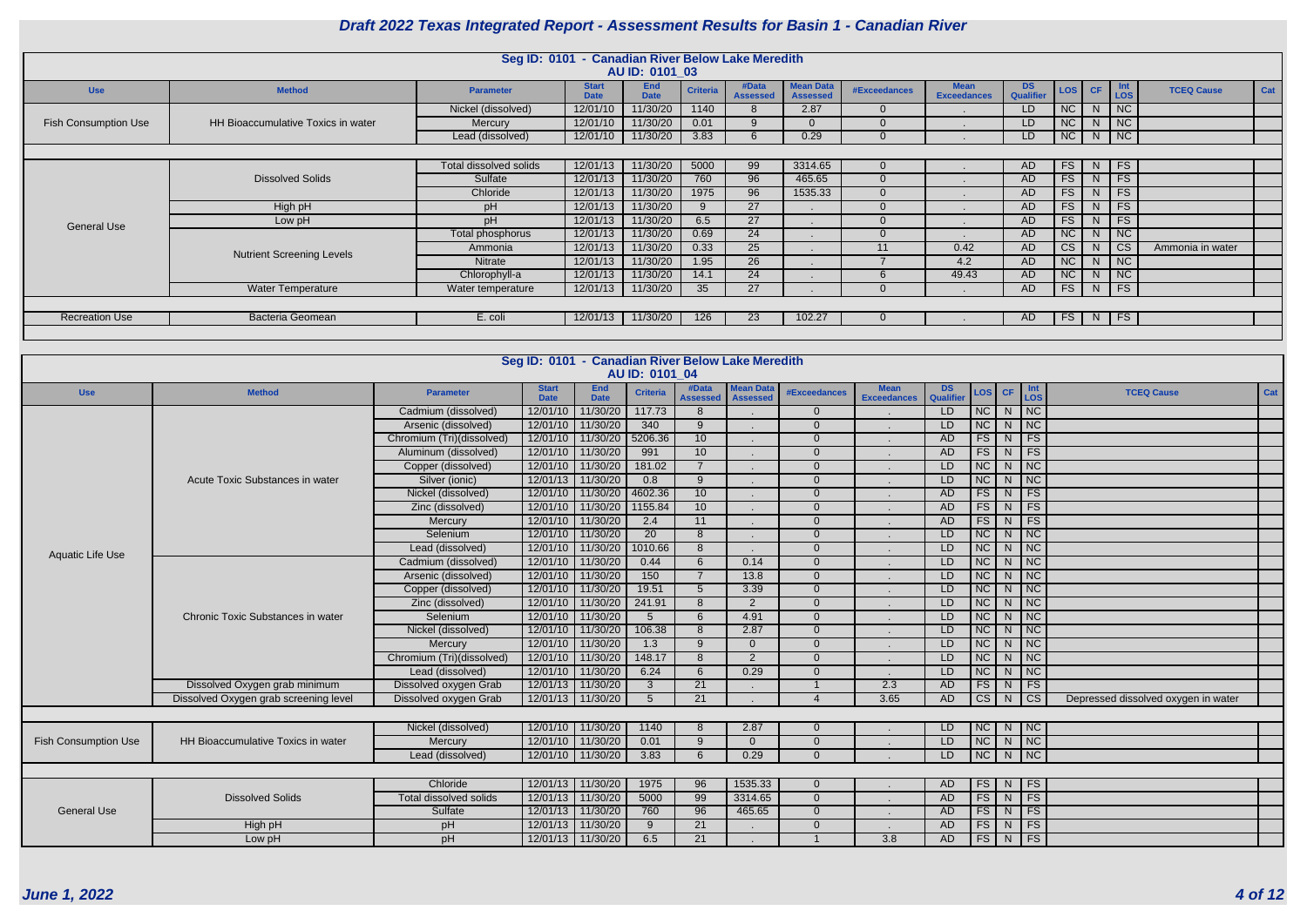|                       |                                  |                   | Seg ID: 0101 - Canadian River Below Lake Meredith |                           | AU ID: 0101 04  |                              |                  |              |                                  |     |             |   |                                           |                        |         |
|-----------------------|----------------------------------|-------------------|---------------------------------------------------|---------------------------|-----------------|------------------------------|------------------|--------------|----------------------------------|-----|-------------|---|-------------------------------------------|------------------------|---------|
| <b>Use</b>            | <b>Method</b>                    | <b>Parameter</b>  | <b>Start</b><br><b>Date</b>                       | <b>End</b><br><b>Date</b> | <b>Criteria</b> | #Data<br>Assessed   Assessed | <b>Mean Data</b> | #Exceedances | Mean DS<br>Exceedances Qualifier |     |             |   | $\log$ CF $\frac{\text{Int}}{\text{LOS}}$ | <b>TCEQ Cause</b>      | $ $ Cat |
|                       |                                  | Chlorophyll-a     | 12/01/13                                          | 11/30/20                  | 14.1            | <b>20</b>                    |                  |              | 83.02                            | AD. | CS          | N | CS                                        | Chlorophyll-a in water |         |
|                       | <b>Nutrient Screening Levels</b> | Ammonia           |                                                   | 12/01/13 11/30/20         | 0.33            | 21                           |                  |              | 1.34                             | AD. | CS          | N | CS                                        | Ammonia in water       |         |
| <b>General Use</b>    |                                  | Total phosphorus  | 12/01/13                                          | 11/30/20                  | 0.69            | 21                           |                  |              |                                  | AD. | $NC \mid N$ |   | NC                                        |                        |         |
|                       |                                  | Nitrate           |                                                   | 12/01/13 11/30/20         | 1.95            | 21                           |                  |              | 2.57                             | AD. | $NC \mid N$ |   | NC                                        |                        |         |
|                       | <b>Water Temperature</b>         | Water temperature |                                                   | 12/01/13 11/30/20         | 35 <sub>2</sub> | 22                           |                  |              |                                  | AD. |             |   | FS N FS                                   |                        |         |
|                       |                                  |                   |                                                   |                           |                 |                              |                  |              |                                  |     |             |   |                                           |                        |         |
| <b>Recreation Use</b> | Bacteria Geomean                 | E. coli           |                                                   | 12/01/13 11/30/20         | 126             |                              | 51.95            |              |                                  | AD. |             |   | FS N FS                                   |                        |         |
|                       |                                  |                   |                                                   |                           |                 |                              |                  |              |                                  |     |             |   |                                           |                        |         |

| AU ID: 0101A_01<br><b>End</b><br><b>Mean Data</b><br><b>Mean</b><br><b>Start</b><br>#Data<br><b>DS</b><br>$\vert$ Int<br>LOS<br><b>Criteria</b><br>LOS CF<br><b>Method</b><br><b>TCEQ Cause</b><br>#Exceedances<br><b>Use</b><br><b>Parameter</b><br><b>Qualifier</b><br><b>Date</b><br><b>Date</b><br><b>Assessed</b><br><b>Assessed</b><br><b>Exceedances</b> | <b>Cat</b> |
|-----------------------------------------------------------------------------------------------------------------------------------------------------------------------------------------------------------------------------------------------------------------------------------------------------------------------------------------------------------------|------------|
|                                                                                                                                                                                                                                                                                                                                                                 |            |
|                                                                                                                                                                                                                                                                                                                                                                 |            |
| $FS\vert N \vert FS$<br>12/01/10<br>11/30/20<br>427.4<br>Lead (dissolved)<br>15<br>$\overline{0}$<br>AD                                                                                                                                                                                                                                                         |            |
| $FS\mid N \mid FS$<br>12/01/10<br>11/30/20<br>77.52<br>14<br><b>AD</b><br>Copper (dissolved)<br>$\Omega$<br>$\sim$                                                                                                                                                                                                                                              |            |
| FS N FS<br>11/30/20<br>2490.98<br>15<br><b>AD</b><br>Chromium (Tri)(dissolved)<br>12/01/10<br>$\Omega$                                                                                                                                                                                                                                                          |            |
| $FS\vert N \vert FS$<br>11/30/20<br>49.29<br>15<br>12/01/10<br><b>AD</b><br>Cadmium (dissolved)<br>$\Omega$<br>$\sim$                                                                                                                                                                                                                                           |            |
| 340<br>$FS\vert N \vert FS$<br>12/01/10<br>11/30/20<br>14<br><b>AD</b><br>Arsenic (dissolved)<br>$\Omega$<br>$\sim$<br>$\sim$                                                                                                                                                                                                                                   |            |
| 991<br>$FS\mid N \mid FS$<br>12/01/10<br>11/30/20<br>14<br>Acute Toxic Substances in water<br>Aluminum (dissolved)<br>$\Omega$<br><b>AD</b><br>$\sim$                                                                                                                                                                                                           |            |
| 539.1<br>14<br>FS N FS<br>12/01/10<br>11/30/20<br>$\Omega$<br><b>AD</b><br>Zinc (dissolved)<br>$\sim$                                                                                                                                                                                                                                                           |            |
| 20<br>$FS\vert N \vert FS$<br>12/01/10<br>11/30/20<br>15<br><b>AD</b><br>Selenium<br>$\Omega$<br>$\sim$                                                                                                                                                                                                                                                         |            |
| 0.8<br>NA N NA<br>12/01/13<br>11/30/20<br>$\mathbf{3}$<br>ID<br>Silver (ionic)<br>$\Omega$                                                                                                                                                                                                                                                                      |            |
| 14<br><b>AD</b><br>$FS\vert N \vert FS$<br>Nickel (dissolved)<br>12/01/10<br>11/30/20<br>2149.13<br>$\Omega$                                                                                                                                                                                                                                                    |            |
| 12/01/10<br>11/30/20<br>$FS\vert N \vert FS$<br>2.4<br>15<br><b>AD</b><br>$\Omega$<br>Mercury<br>$\blacksquare$                                                                                                                                                                                                                                                 |            |
| 12/01/10<br>11/30/20<br>19.51<br>14<br>$FS\vert N \vert FS$<br>Copper (dissolved)<br>1.96<br><b>AD</b><br>$\Omega$                                                                                                                                                                                                                                              |            |
| $FS$ $N$ $FS$<br>Chromium (Tri)(dissolved)<br>12/01/10<br>11/30/20<br>148.17<br>15<br>1.93<br>$\Omega$<br><b>AD</b>                                                                                                                                                                                                                                             |            |
| 15<br>12/01/10<br>11/30/20<br>0.44<br>0.16<br>$FS\vert N \vert FS$<br>Cadmium (dissolved)<br>$\overline{0}$<br><b>AD</b>                                                                                                                                                                                                                                        |            |
| $FS\vert N \vert FS$<br>12/01/10<br>11/30/20<br>150<br>14<br>14.76<br>$\Omega$<br><b>AD</b><br>Arsenic (dissolved)                                                                                                                                                                                                                                              |            |
| 6.24<br><b>AD</b><br>$FS\vert N \vert FS$<br>12/01/10<br>11/30/20<br>15<br>0.32<br>$\Omega$<br>Chronic Toxic Substances in water<br>Lead (dissolved)                                                                                                                                                                                                            |            |
| $FS$ $N$ $FS$<br>12/01/10<br>11/30/20<br>241.91<br>14<br>5.43<br><b>AD</b><br>Zinc (dissolved)<br>$\Omega$<br>$\blacksquare$                                                                                                                                                                                                                                    |            |
| $NS\vert N\vert NS$<br>12/01/10<br>11/30/20<br>15<br>6.59<br><b>AD</b><br><b>Aquatic Life Use</b><br>Selenium<br>5 <sup>5</sup><br>Selenium in water<br>$\sim$                                                                                                                                                                                                  | 5c         |
| 106.38<br>$FS\vert N \vert FS$<br>12/01/10<br>11/30/20<br>14<br>5.18<br><b>AD</b><br>Nickel (dissolved)<br>$\Omega$<br>$\sim$                                                                                                                                                                                                                                   |            |
| $FS\vert N \vert FS$<br>12/01/10<br>11/30/20<br>1.3<br>15<br><b>AD</b><br>Mercury<br>$\Omega$<br>$\Omega$                                                                                                                                                                                                                                                       |            |
| $\overline{\text{SM}}$<br>$NC$ $N$ $NA$<br>Dissolved Oxygen 24hr average<br>12/01/13<br>11/30/20<br>3.1<br>Dissolved oxygen 24hr Avg<br>8                                                                                                                                                                                                                       |            |
| $\overline{2}$<br>$\overline{\text{SM}}$<br>$NC$ $N$ $NA$<br>Dissolved Oxygen 24hr minimum<br>Dissolved oxygen 24hr Min<br>12/01/13 11/30/20<br>8<br>$\Omega$                                                                                                                                                                                                   |            |
| Dissolved Oxygen grab minimum<br>12/01/13<br>$\overline{23}$<br>FS Y NS<br>Dissolved oxygen Grab<br>11/30/20<br>$2^{\circ}$<br><b>AD</b><br>Depressed dissolved oxygen in water<br>$\Omega$                                                                                                                                                                     | 5c         |
| 11/30/20<br>$NC$ $N$ $NC$<br>Dissolved Oxygen grab screening level<br>Dissolved oxygen Grab<br>12/01/13<br>23<br><b>AD</b><br>$\Omega$<br>$\blacksquare$                                                                                                                                                                                                        |            |
| $NC$ $N$ $NC$<br>11/30/20<br>128<br>12/01/10<br>6<br>$\Omega$<br>LD<br>Lead                                                                                                                                                                                                                                                                                     |            |
| $NC$ $N$ $NC$<br>11/30/20<br>40000<br>5<br>$\Omega$<br>LD<br>Iron<br>12/01/10                                                                                                                                                                                                                                                                                   |            |
| $NC$ $N$ $NC$<br>11/30/20<br>LD<br>12/01/10<br>149<br>6<br>$\Omega$<br>Copper<br>$\sim$                                                                                                                                                                                                                                                                         |            |
| $NC$ $N$ $NC$<br>11/30/20<br>111<br>6<br>LD<br>12/01/10<br>$\Omega$<br>Chromium                                                                                                                                                                                                                                                                                 |            |
| $NC$ $N$ $NC$<br>11/30/20<br>4.98<br>LD<br>Cadmium<br>12/01/10<br>6<br>$\Omega$                                                                                                                                                                                                                                                                                 |            |
| $NC$ $N$ $NC$<br>12/01/10<br>11/30/20<br>33<br>6<br>$\Omega$<br>LD<br><b>Toxic Substances in sediment</b><br>Arsenic<br>$\sim$                                                                                                                                                                                                                                  |            |
| $NC$ $N$ $NC$<br>11/30/20<br>459<br>Zinc<br>12/01/10<br>6<br>$\Omega$<br>LD<br>$\sim$                                                                                                                                                                                                                                                                           |            |
| Silver<br>$NC$ $N$ $NC$<br>12/01/10<br>11/30/20<br>1.7<br>LD<br>6<br>$\Omega$                                                                                                                                                                                                                                                                                   |            |
| 12/01/10 11/30/20<br>1.06<br>$NC\ N\nc$<br>Mercury<br>0<br>LD.<br>5<br>$\sim$                                                                                                                                                                                                                                                                                   |            |
| $NC$ $N$ $NC$<br>12/01/10 11/30/20<br>Nickel<br>48.6<br>$\overline{0}$<br>LD<br>6                                                                                                                                                                                                                                                                               |            |
| NCINNC<br>LD<br>12/01/10 11/30/20<br>1100<br>5 <sup>5</sup><br>$\overline{0}$<br>Manganese                                                                                                                                                                                                                                                                      |            |
|                                                                                                                                                                                                                                                                                                                                                                 |            |
| 12/01/10 11/30/20<br>$FS\vert N \vert FS$<br>18670<br>Ethylbenzene<br>13<br>11.15<br>AD<br>0                                                                                                                                                                                                                                                                    |            |
| $FS$ N FS<br>12/01/10 11/30/20<br>133330<br>13<br>Dichloromethane<br>11.15<br>$\overline{0}$<br>AD                                                                                                                                                                                                                                                              |            |
| $FS$ N FS<br>12/01/10 11/30/20<br>1830<br>13<br><b>AD</b><br>Dibromochloromethane<br>11.15<br>$\overline{0}$<br>$\sim$                                                                                                                                                                                                                                          |            |
| $FS\vert N \vert FS$<br>12/01/10 11/30/20<br>76970<br>13<br>11.15<br>$\overline{0}$<br><b>AD</b><br><b>Fish Consumption Use</b><br>HH Bioaccumulative Toxics in water<br>Chloroform<br>$\sim$                                                                                                                                                                   |            |
| $FS\vert N \vert FS$<br>12/01/10 11/30/20<br>Chlorobenzene<br>27370<br>13<br>11.15<br><b>AD</b><br>$\overline{0}$<br>$\sim$                                                                                                                                                                                                                                     |            |
| $FS\ NFS$<br>12/01/10 11/30/20<br>Carbon tetrachloride<br>460<br>13<br>11.15<br>$\overline{0}$<br>AD<br>$\sim$                                                                                                                                                                                                                                                  |            |
| $FS\mid N \mid FS \mid$<br>12/01/10 11/30/20<br>10600<br>13<br>AD<br>Bromoform<br>11.15<br>$\overline{0}$                                                                                                                                                                                                                                                       |            |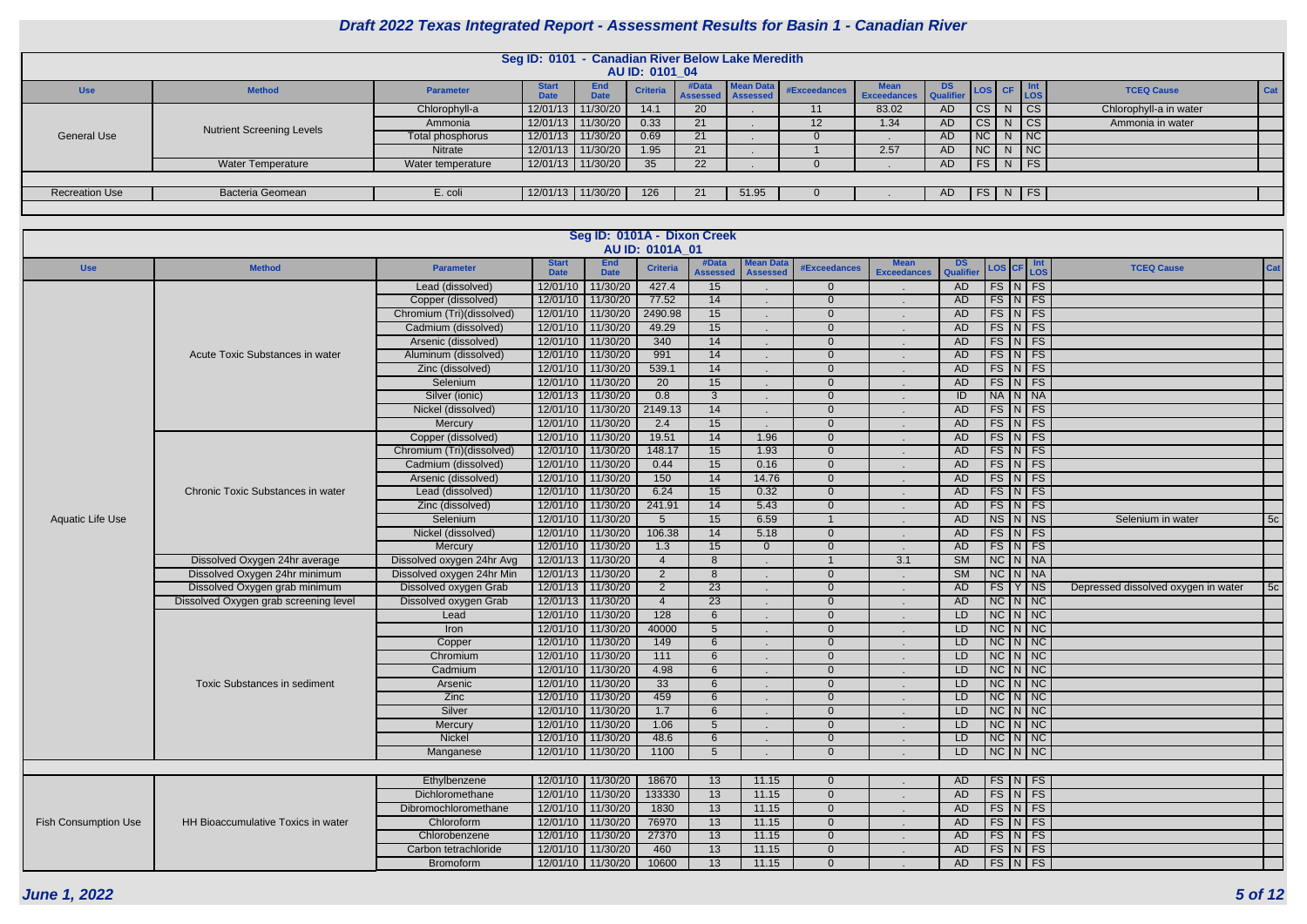| <b>DS</b><br><b>Qualifier</b> | <b>LOS</b>               | CF                      | Int<br><b>LOS</b>      | <b>TCEQ Cause</b>                | Cat |
|-------------------------------|--------------------------|-------------------------|------------------------|----------------------------------|-----|
| <b>AD</b>                     | <b>FS</b>                | N                       | FS                     |                                  |     |
| <b>AD</b>                     | <b>FS</b>                | N                       | FS                     |                                  |     |
| <b>AD</b>                     | <b>FS</b>                | N                       | <b>FS</b>              |                                  |     |
| <b>AD</b>                     | $\overline{\text{FS}}$   | N                       | FS                     |                                  |     |
| <b>AD</b>                     | <b>FS</b>                | N                       | FS                     |                                  |     |
| <b>AD</b>                     | <b>FS</b>                | N                       | FS                     |                                  |     |
| <b>AD</b>                     | <b>FS</b>                | N                       | FS                     |                                  |     |
| $\overline{ID}$               | <b>NA</b>                | $\mathsf{N}$            | <b>NA</b>              |                                  |     |
| <b>AD</b>                     | <b>FS</b>                | N                       | <b>FS</b>              |                                  |     |
| <b>AD</b>                     | $\overline{\text{FS}}$   | N                       | FS                     |                                  |     |
| <b>AD</b>                     | <b>FS</b>                | N                       | $\overline{FS}$        |                                  |     |
| <b>AD</b>                     | FS                       | N                       | FS                     |                                  |     |
| <b>AD</b>                     | <b>FS</b>                | N                       | FS                     |                                  |     |
| <b>AD</b>                     | $\overline{\text{FS}}$   | N                       | FS                     |                                  |     |
| LD                            | <b>NC</b>                | $\mathsf{N}$            | <b>NC</b>              |                                  |     |
| <b>AD</b>                     | <b>FS</b>                | N                       | <b>FS</b>              |                                  |     |
| <b>AD</b>                     | <b>FS</b>                | N                       | FS                     |                                  |     |
| ID                            | <b>NA</b>                | N                       | <b>NA</b>              |                                  |     |
| <b>AD</b>                     | <b>FS</b>                | N                       | <b>FS</b>              |                                  |     |
|                               |                          |                         |                        |                                  |     |
| <b>AD</b>                     | $\overline{\text{NC}}$   | $\overline{N}$          | $\overline{\text{NC}}$ |                                  |     |
| <b>AD</b>                     | $\overline{\text{NC}}$   | N                       | $\overline{\text{NC}}$ |                                  |     |
| <b>AD</b>                     | $\overline{\text{cs}}$   | N                       | $\overline{\text{CS}}$ | <b>Total Phosphorus in water</b> |     |
| <b>AD</b>                     | $\overline{\text{CS}}$   | $\overline{\mathsf{N}}$ | $\overline{\text{CS}}$ | Nitrate in water                 |     |
|                               |                          |                         |                        |                                  |     |
| <b>AD</b>                     | $\overline{\mathsf{FS}}$ | $\mathsf{N}$            | FS                     |                                  |     |
|                               |                          |                         |                        |                                  |     |

|                             |                                    |                           |                             |                           | Seg ID: 0101A - Dixon Creek<br>AU ID: 0101A 01 |                          |                                     |                     |                                   |                 |  |                                                                         |                           |
|-----------------------------|------------------------------------|---------------------------|-----------------------------|---------------------------|------------------------------------------------|--------------------------|-------------------------------------|---------------------|-----------------------------------|-----------------|--|-------------------------------------------------------------------------|---------------------------|
| <b>Use</b>                  | <b>Method</b>                      | <b>Parameter</b>          | <b>Start</b><br><b>Date</b> | <b>End</b><br><b>Date</b> | <b>Criteria</b>                                | #Data<br><b>Assessed</b> | <b>Mean Data</b><br><b>Assessed</b> | <b>#Exceedances</b> | <b>Mean</b><br><b>Exceedances</b> | DS<br>Qualifier |  | $\textsf{LOS}\left[\textsf{CF}\right]\frac{\textsf{Int}}{\textsf{LOS}}$ | <b>TCEQ Cause</b>         |
|                             |                                    | Bromodichloromethane      | 12/01/10                    | 11/30/20                  | 2750                                           | 13                       | 11.15                               | $\overline{0}$      |                                   | <b>AD</b>       |  | $FS$ $N$ $FS$                                                           |                           |
|                             |                                    | Benzene                   | 12/01/10                    | 11/30/20                  | 5810                                           | 13                       | 11.15                               | $\Omega$            |                                   | AD              |  | $FS\vert N \vert FS$                                                    |                           |
|                             |                                    | 1,2-Dichloropropane       | 12/01/10                    | 11/30/20                  | 2590                                           | 13                       | 11.15                               | $\Omega$            |                                   | AD              |  | $FS\vert N \vert FS$                                                    |                           |
|                             |                                    | 1,1-Dichloroethylene      | 12/01/10                    | 11/30/20                  | 551140                                         | 13                       | 11.15                               | $\overline{0}$      |                                   | AD              |  | $FS\vert N \vert FS$                                                    |                           |
|                             |                                    | 1,2-Dibromoethane         |                             | 12/01/10   11/30/20       | 42.4                                           | 13                       | 9.69                                | $\Omega$            |                                   | AD              |  | FS N FS                                                                 |                           |
|                             |                                    | 1,1,2-Trichloroethane     |                             | 12/01/10 11/30/20         | 1660                                           | 13                       | 11.15                               | $\Omega$            |                                   | <b>AD</b>       |  | $FS$ $N$ $FS$                                                           |                           |
|                             |                                    | 1,1,1-Trichloroethane     |                             | 12/01/10 11/30/20         | 7843540                                        | $\overline{13}$          | 11.15                               | $\overline{0}$      |                                   | AD              |  | $FS\vert N \vert FS$                                                    |                           |
|                             |                                    | 1,2-Dichlorobenzene       | 12/01/10                    | 11/30/20                  | 32990                                          |                          | 0.5                                 | $\Omega$            |                                   | ID              |  | NA N NA                                                                 |                           |
|                             |                                    | 1.2-Dichloroethane        | 12/01/10                    | 11/30/20                  | 3640                                           | 13                       | 11.15                               | $\Omega$            |                                   | AD              |  | $FS\vert N \vert FS$                                                    |                           |
| <b>Fish Consumption Use</b> | HH Bioaccumulative Toxics in water | 1,1,2,2-Tetrachloroethane | 12/01/10                    | 11/30/20                  | 263.5                                          | 13                       | 11.15                               | $\Omega$            |                                   | AD              |  | $FS\vert N \vert FS$                                                    |                           |
|                             |                                    | Vinyl chloride            | 12/01/10                    | 11/30/20                  | 165                                            | 12                       | 11.88                               | $\Omega$            |                                   | AD              |  | $FS\vert N \vert FS$                                                    |                           |
|                             |                                    | Trichloroethene           | 12/01/10                    | 11/30/20                  | 719                                            | 13                       | 11.15                               | $\Omega$            |                                   | AD.             |  | $FS\vert N \vert FS$                                                    |                           |
|                             |                                    | Tetrachloroethene         | 12/01/10                    | 11/30/20                  | 2800                                           | 13                       | 11.15                               | $\Omega$            |                                   | AD              |  | $FS$ $N$ $FS$                                                           |                           |
|                             |                                    | Nickel (dissolved)        |                             | 12/01/10 11/30/20         | 11400                                          | 14                       | 5.18                                | $\overline{0}$      |                                   | AD              |  | $FS\vert N \vert FS$                                                    |                           |
|                             |                                    | Acrylonitrile             |                             | 12/01/10 11/30/20         | 1150                                           | $6\overline{6}$          | 21.25                               | $\overline{0}$      |                                   | LD              |  | $NC$ $N$ $NC$                                                           |                           |
|                             |                                    | Methyl ethyl ketone       |                             | 12/01/10 11/30/20         | 9920000                                        | 12                       | 15                                  | $\Omega$            |                                   | <b>AD</b>       |  | $FS\vert N \vert FS$                                                    |                           |
|                             |                                    | Mercury                   | 12/01/10                    | 11/30/20                  | 0.12                                           | 15                       | $\Omega$                            | $\Omega$            |                                   | AD              |  | $FS\vert N \vert FS$                                                    |                           |
|                             |                                    | 1.3-Dichlorobenzene       | 12/01/10                    | 11/30/20                  | 5950                                           |                          | 0.5                                 | $\Omega$            |                                   | ID              |  | NA N NA                                                                 |                           |
|                             |                                    | Lead (dissolved)          | 12/01/10 11/30/20           |                           | 38.3                                           | 15                       | 0.32                                | $\Omega$            |                                   | AD              |  | $FS\vert N \vert FS$                                                    |                           |
|                             |                                    |                           |                             |                           |                                                |                          |                                     |                     |                                   |                 |  |                                                                         |                           |
|                             |                                    | Chlorophyll-a             |                             | 12/01/13 11/30/20         | 14.1                                           | 20                       |                                     | 2                   | 14.25                             | AD              |  | $NC$ $N$ $NC$                                                           |                           |
|                             |                                    | Ammonia                   | 12/01/13                    | 11/30/20                  | 0.33                                           | $\overline{20}$          |                                     | $\Omega$            |                                   | AD              |  | $NC$ $N$ $NC$                                                           |                           |
| <b>General Use</b>          | <b>Nutrient Screening Levels</b>   | Total phosphorus          | 12/01/13                    | 11/30/20                  | 0.69                                           | 21                       |                                     | $\overline{7}$      | 0.87                              | AD              |  | $CS\vert N\vert CS$                                                     | Total Phosphorus in water |
|                             |                                    | <b>Nitrate</b>            |                             | 12/01/13 11/30/20         | 1.95                                           | 23                       |                                     | 16                  | 8.43                              | AD.             |  | $CS\vert N\vert CS$                                                     | Nitrate in water          |
|                             |                                    |                           |                             |                           |                                                |                          |                                     |                     |                                   |                 |  |                                                                         |                           |
| <b>Recreation Use</b>       | <b>Bacteria Geomean</b>            | E. coli                   |                             | 12/01/13 11/30/20         | 630                                            | 20                       | 393.31                              | $\Omega$            |                                   | AD.             |  | $FS\vert N \vert FS \vert$                                              |                           |
|                             |                                    |                           |                             |                           |                                                |                          |                                     |                     |                                   |                 |  |                                                                         |                           |

|                             |                                       |                       | Seg ID: 0101A - Dixon Creek |                           |                 |                          |                                     |                     |                                   |                        |          |   |                   |                                    |
|-----------------------------|---------------------------------------|-----------------------|-----------------------------|---------------------------|-----------------|--------------------------|-------------------------------------|---------------------|-----------------------------------|------------------------|----------|---|-------------------|------------------------------------|
|                             |                                       |                       | <b>AU ID: 0101A 02</b>      |                           |                 |                          |                                     |                     |                                   |                        |          |   |                   |                                    |
| <b>Use</b>                  | <b>Method</b>                         | <b>Parameter</b>      | <b>Start</b><br><b>Date</b> | <b>End</b><br><b>Date</b> | <b>Criteria</b> | #Data<br><b>Assessed</b> | <b>Mean Data</b><br><b>Assessed</b> | <b>#Exceedances</b> | <b>Mean</b><br><b>Exceedances</b> | <b>DS</b><br>Qualifier | LOS CF   |   | Int<br><b>LOS</b> | <b>TCEQ</b><br>Cat<br><b>Cause</b> |
|                             | Dissolved Oxygen grab minimum         | Dissolved oxygen Grab | 12/01/13                    | 11/30/20                  | 2               | 12                       |                                     | $\Omega$            |                                   | <b>AD</b>              | FS       | N | FS                |                                    |
|                             | Dissolved Oxygen grab screening level | Dissolved oxygen Grab | 12/01/13                    | 11/30/20                  | $\overline{4}$  | 12                       | $\sim$                              | $\Omega$            |                                   | <b>AD</b>              | NC       |   | $N$ NC            |                                    |
|                             |                                       | <b>Zinc</b>           | 12/01/10                    | 11/30/20                  | 459             | 6                        |                                     | $\Omega$            |                                   | LD                     | NC       | N | NC                |                                    |
|                             |                                       | Silver                | 12/01/10                    | 11/30/20                  | 1.7             | 6                        |                                     | $\Omega$            |                                   | LD                     | NC       |   | $N$   NC          |                                    |
|                             |                                       | <b>Nickel</b>         | 12/01/10                    | 11/30/20                  | 48.6            | 6                        |                                     | $\Omega$            |                                   | LD                     | NC       | N | NC                |                                    |
|                             |                                       | Mercury               | 12/01/10                    | 11/30/20                  | 1.06            | 5                        |                                     | $\Omega$            |                                   | LD                     | NC       | N | NC                |                                    |
| Aquatic Life Use            |                                       | Manganese             | 12/01/10                    | 11/30/20                  | 1100            | $\overline{5}$           | $\sim$                              | $\Omega$            |                                   | LD                     | NC       | N | NC                |                                    |
|                             | <b>Toxic Substances in sediment</b>   | Lead                  | 12/01/10                    | 11/30/20                  | 128             | 6                        |                                     | $\Omega$            |                                   | LD                     | NC       | N | <b>NC</b>         |                                    |
|                             |                                       | <b>Iron</b>           | 12/01/10                    | 11/30/20                  | 40000           | 5                        |                                     | $\Omega$            |                                   | LD                     | NC       | N | NC                |                                    |
|                             |                                       | Copper                | 12/01/10                    | 11/30/20                  | 149             | 6                        | $\mathbf{r}$                        | $\Omega$            |                                   | LD                     | NC       | N | NC                |                                    |
|                             |                                       | Chromium              | 12/01/10                    | 11/30/20                  | 111             | 6                        |                                     | $\Omega$            |                                   | LD                     | NC       | N | NC                |                                    |
|                             |                                       | Cadmium               | 12/01/10                    | 11/30/20                  | 4.98            | 6                        |                                     | $\Omega$            |                                   | LD.                    | NC       | N | NC                |                                    |
|                             |                                       | Arsenic               | 12/01/10                    | 11/30/20                  | 33              | 6                        |                                     | $\Omega$            |                                   | LD.                    | NC       | N | <b>NC</b>         |                                    |
|                             |                                       |                       |                             |                           |                 |                          |                                     |                     |                                   |                        |          |   |                   |                                    |
|                             |                                       | Vinyl chloride        | 12/01/10                    | 11/30/20                  | 165             | 12                       | 11.88                               | $\Omega$            |                                   | <b>AD</b>              | FS       | N | FS                |                                    |
|                             |                                       | Trichloroethene       | 12/01/10                    | 11/30/20                  | 719             | 13                       | 11.15                               | $\Omega$            |                                   | <b>AD</b>              | $FS$ $N$ |   | FS                |                                    |
|                             |                                       | Tetrachloroethene     | 12/01/10                    | 11/30/20                  | 2800            | 13                       | 11.15                               | $\Omega$            |                                   | <b>AD</b>              | FS       | N | FS                |                                    |
|                             |                                       | Methyl ethyl ketone   | 12/01/10                    | 11/30/20                  | 9920000         | 12                       | 15                                  | $\Omega$            |                                   | <b>AD</b>              | FS       | N | FS                |                                    |
| <b>Fish Consumption Use</b> | HH Bioaccumulative Toxics in water    | Lead (dissolved)      | 12/01/10                    | 11/30/20                  | 38.3            | 15                       | 0.32                                | $\Omega$            |                                   | <b>AD</b>              | FS       | N | FS                |                                    |
|                             |                                       | Ethylbenzene          | 12/01/10                    | 11/30/20                  | 18670           | 13                       | 11.15                               | $\Omega$            |                                   | <b>AD</b>              | FS       | N | FS                |                                    |
|                             |                                       | Dichloromethane       | 12/01/10                    | 11/30/20                  | 133330          | 13                       | 11.15                               | $\Omega$            |                                   | <b>AD</b>              | FS       | N | FS                |                                    |
|                             |                                       | Dibromochloromethane  | 12/01/10                    | 11/30/20                  | 1830            | 13                       | 11.15                               | $\Omega$            |                                   | <b>AD</b>              | FS       | N | FS                |                                    |
|                             |                                       | Chloroform            | 12/01/10                    | 11/30/20                  | 76970           | $\overline{13}$          | 11.15                               | $\Omega$            | $\blacksquare$                    | <b>AD</b>              | FS       | N | FS                |                                    |
|                             |                                       | Chlorobenzene         | 12/01/10                    | 11/30/20                  | 27370           | 13                       | 11.15                               | $\Omega$            |                                   | <b>AD</b>              | FS       | N | FS                |                                    |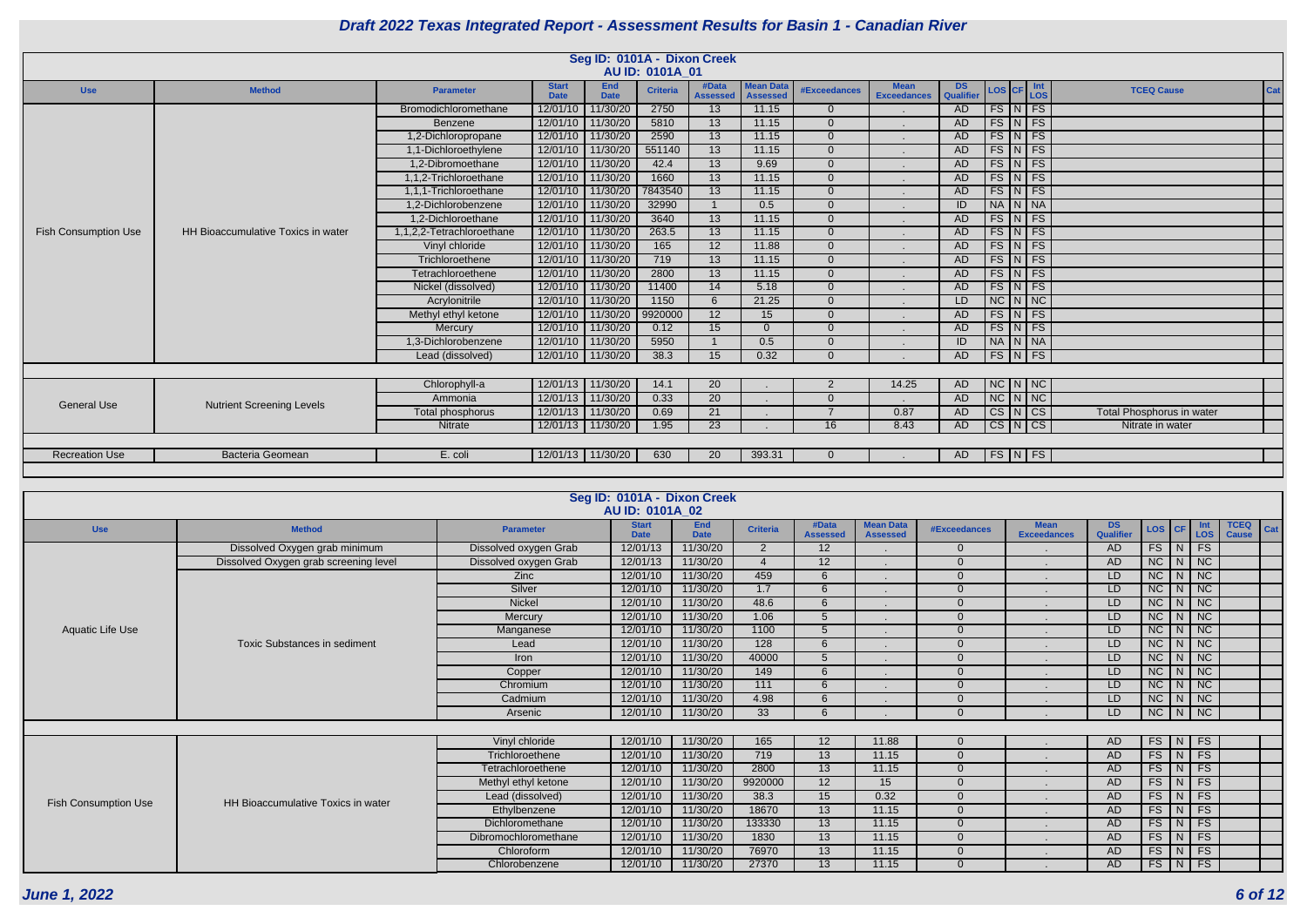|                             |                                    |                           | Seg ID: 0101A - Dixon Creek |                           |                 |                          |                                     |                        |                                   |                  |                     |               |                             |                             |     |
|-----------------------------|------------------------------------|---------------------------|-----------------------------|---------------------------|-----------------|--------------------------|-------------------------------------|------------------------|-----------------------------------|------------------|---------------------|---------------|-----------------------------|-----------------------------|-----|
|                             |                                    |                           | AU ID: 0101A_02             |                           |                 |                          |                                     |                        |                                   |                  |                     |               |                             |                             |     |
| <b>Use</b>                  | <b>Method</b>                      | <b>Parameter</b>          | <b>Start</b><br><b>Date</b> | <b>End</b><br><b>Date</b> | <b>Criteria</b> | #Data<br><b>Assessed</b> | <b>Mean Data</b><br><b>Assessed</b> | #Exceedances           | <b>Mean</b><br><b>Exceedances</b> | DS.<br>Qualifier | LOS CF              |               | Int<br><b>LOS</b>           | <b>TCEQ</b><br><b>Cause</b> | Cat |
|                             |                                    | Mercury                   | 12/01/10                    | 11/30/20                  | 0.12            | 15                       | $\Omega$                            | $\Omega$               |                                   | AD               |                     | $FS$ $N$ $FS$ |                             |                             |     |
|                             |                                    | Carbon tetrachloride      | 12/01/10                    | 11/30/20                  | 460             | 13                       | 11.15                               | $\Omega$               |                                   | AD               |                     | $FS$ $N$ $FS$ |                             |                             |     |
|                             |                                    | Bromodichloromethane      | 12/01/10                    | 11/30/20                  | 2750            | 13                       | 11.15                               | $\Omega$               |                                   | AD.              | $FS$ $N$            |               | $\overline{\phantom{a}}$ FS |                             |     |
|                             |                                    | Benzene                   | 12/01/10                    | 11/30/20                  | 5810            | 13                       | 11.15                               | $\Omega$               |                                   | <b>AD</b>        |                     | $FS$ $N$ $FS$ |                             |                             |     |
|                             |                                    | <b>Bromoform</b>          | 12/01/10                    | 11/30/20                  | 10600           | 13                       | 11.15                               | $\Omega$               |                                   | AD               |                     | $FS$ $N$ $FS$ |                             |                             |     |
|                             |                                    | Acrylonitrile             | 12/01/10                    | 11/30/20                  | 1150            | 6                        | 21.25                               | $\Omega$               |                                   | LD.              |                     | $NC$ $N$ $NC$ |                             |                             |     |
|                             |                                    | Nickel (dissolved)        | 12/01/10                    | 11/30/20                  | 11400           | 14                       | 5.18                                | $\Omega$               |                                   | <b>AD</b>        | FS                  | N             | FS                          |                             |     |
| <b>Fish Consumption Use</b> | HH Bioaccumulative Toxics in water | 1,3-Dichlorobenzene       | 12/01/10                    | 11/30/20                  | 5950            |                          | 0.5                                 | $\Omega$               |                                   | ID               | NA N NA             |               |                             |                             |     |
|                             |                                    | 1,2-Dichloroethane        | 12/01/10                    | 11/30/20                  | 3640            | 13                       | 11.15                               | $\Omega$               |                                   | AD               | $FS$   N            |               | <b>FS</b>                   |                             |     |
|                             |                                    | 1,2-Dichloropropane       | 12/01/10                    | 11/30/20                  | 2590            | 13                       | 11.15                               | $\Omega$               |                                   | <b>AD</b>        | FS                  | N             | FS                          |                             |     |
|                             |                                    | 1,2-Dichlorobenzene       | 12/01/10                    | 11/30/20                  | 32990           |                          | 0.5                                 | $\Omega$               |                                   | ID               | NA N NA             |               |                             |                             |     |
|                             |                                    | 1,2-Dibromoethane         | 12/01/10                    | 11/30/20                  | 42.4            | 13                       | 9.69                                | $\Omega$               |                                   | <b>AD</b>        | $FS$   N            |               | FS                          |                             |     |
|                             |                                    | 1,1-Dichloroethylene      | 12/01/10                    | 11/30/20                  | 551140          | 13                       | 11.15                               | $\Omega$               |                                   | <b>AD</b>        | $FS$ $N$            |               | FS                          |                             |     |
|                             |                                    | 1,1,2-Trichloroethane     | 12/01/10                    | 11/30/20                  | 1660            | 13                       | 11.15                               | $\Omega$               |                                   | AD               |                     | $FS$ $N$ $FS$ |                             |                             |     |
|                             |                                    | 1,1,2,2-Tetrachloroethane | 12/01/10                    | 11/30/20                  | 263.5           | 13                       | 11.15                               | $\Omega$               |                                   | AD               |                     | $FS$ $N$ $FS$ |                             |                             |     |
|                             |                                    | 1,1,1-Trichloroethane     | 12/01/10                    | 11/30/20                  | 7843540         | 13                       | 11.15                               | $\Omega$               |                                   | <b>AD</b>        |                     | $FS$ $N$ $FS$ |                             |                             |     |
|                             |                                    |                           |                             |                           |                 |                          |                                     |                        |                                   |                  |                     |               |                             |                             |     |
|                             |                                    | Nitrate                   | 12/01/13                    | 11/30/20                  | 1.95            | 12                       |                                     | $\Omega$               |                                   | AD               | $NC$ $N$ $NC$       |               |                             |                             |     |
| <b>General Use</b>          |                                    | Chlorophyll-a             | 12/01/13                    | 11/30/20                  | 14.1            | 12                       |                                     | $\boldsymbol{\Lambda}$ | 24.75                             | AD               | $NC$ $N$ $NC$       |               |                             |                             |     |
|                             | <b>Nutrient Screening Levels</b>   | Ammonia                   | 12/01/13                    | 11/30/20                  | 0.33            | 12                       |                                     | $\Omega$               |                                   | <b>AD</b>        | $NC$ $N$ $NC$       |               |                             |                             |     |
|                             |                                    | Total phosphorus          | 12/01/13                    | 11/30/20                  | 0.69            | 11                       |                                     | $\Omega$               |                                   | AD               | $NC$ $N$ $NC$       |               |                             |                             |     |
|                             |                                    |                           |                             |                           |                 |                          |                                     |                        |                                   |                  |                     |               |                             |                             |     |
| <b>Recreation Use</b>       | <b>Bacteria Geomean</b>            | E. coli                   | 12/01/10                    | 11/30/20                  | 630             | 13                       | 22.14                               | $\Omega$               |                                   | LD.              | $NC \mid N \mid NC$ |               |                             |                             |     |
|                             |                                    |                           |                             |                           |                 |                          |                                     |                        |                                   |                  |                     |               |                             |                             |     |

|                       |                                       |                       |                             | Seg ID: 0101B - Rock Creek<br><b>AU ID: 0101B 01</b> |                 |                          |                                     |              |                            |                  |                       |                        |                   |     |
|-----------------------|---------------------------------------|-----------------------|-----------------------------|------------------------------------------------------|-----------------|--------------------------|-------------------------------------|--------------|----------------------------|------------------|-----------------------|------------------------|-------------------|-----|
| <b>Use</b>            | <b>Method</b>                         | <b>Parameter</b>      | <b>Start</b><br><b>Date</b> | <b>End</b><br><b>Date</b>                            | <b>Criteria</b> | #Data<br><b>Assessed</b> | <b>Mean Data</b><br><b>Assessed</b> | #Exceedances | Mean<br><b>Exceedances</b> | DS.<br>Qualifier | LOS CF Int            |                        | <b>TCEQ Cause</b> | Cat |
| Aquatic Life Use      | Dissolved Oxygen grab minimum         | Dissolved oxygen Grab | 12/01/13                    | 11/30/20                                             |                 | 24                       |                                     |              |                            | <b>AD</b>        | FS                    | $\lfloor N \rfloor$ FS |                   |     |
|                       | Dissolved Oxygen grab screening level | Dissolved oxygen Grab | 12/01/13                    | 11/30/20                                             |                 | 24                       |                                     |              |                            | <b>AD</b>        | $NC$ $N$ $NC$         |                        |                   |     |
|                       |                                       |                       |                             |                                                      |                 |                          |                                     |              |                            |                  |                       |                        |                   |     |
|                       |                                       | Total phosphorus      | 12/01/13                    | 11/30/20                                             | 0.69            | 24                       |                                     |              | 1.01                       | <b>AD</b>        | $NC$ $\mid N \mid NC$ |                        |                   |     |
| <b>General Use</b>    | <b>Nutrient Screening Levels</b>      | Nitrate               | 12/01/13                    | 11/30/20                                             | 1.95            | 25                       |                                     | 11           |                            | AD               | CS                    | $\vert N \vert$ CS     | Nitrate in water  |     |
|                       |                                       | Chlorophyll-a         | 12/01/13                    | 11/30/20                                             | 14.1            | 25                       |                                     |              | 68.19                      | AD               | $NC$ $N$ $NC$         |                        |                   |     |
|                       |                                       | Ammonia               | 12/01/13                    | 11/30/20                                             | 0.33            | 25                       |                                     |              | 0.35                       | AD               | $NC$ $N$ $NC$         |                        |                   |     |
|                       |                                       |                       |                             |                                                      |                 |                          |                                     |              |                            |                  |                       |                        |                   |     |
| <b>Recreation Use</b> | <b>Bacteria Geomean</b>               | E. coli               | 12/01/13                    | 11/30/20                                             | 126             | 22                       | 133.61                              |              |                            | AD.              | <b>NS</b>             | $\lfloor N \rfloor$ NS | Bacteria in water | 5c  |
|                       |                                       |                       |                             |                                                      |                 |                          |                                     |              |                            |                  |                       |                        |                   |     |

|                       |                                       |                       | Seg ID: 0101C - White Deer Creek | AU ID: 0101C 01           |                 |                          |                                     |              |                                   |                               |           |                      |                             |            |
|-----------------------|---------------------------------------|-----------------------|----------------------------------|---------------------------|-----------------|--------------------------|-------------------------------------|--------------|-----------------------------------|-------------------------------|-----------|----------------------|-----------------------------|------------|
| <b>Use</b>            | <b>Method</b>                         | <b>Parameter</b>      | <b>Start</b><br><b>Date</b>      | <b>End</b><br><b>Date</b> | <b>Criteria</b> | #Data<br><b>Assessed</b> | <b>Mean Data</b><br><b>Assessed</b> | #Exceedances | <b>Mean</b><br><b>Exceedances</b> | <b>DS</b><br><b>Qualifier</b> | LOG CF    | Int<br>LOS           | <b>TCEQ</b><br><b>Cause</b> | <b>Cat</b> |
| Aquatic Life Use      | Dissolved Oxygen grab minimum         | Dissolved oxygen Grab | 12/01/13                         | 11/30/20                  |                 | 25                       |                                     |              |                                   | AD                            | <b>FS</b> | <b>FS</b><br>N       |                             |            |
|                       | Dissolved Oxygen grab screening level | Dissolved oxygen Grab | 12/01/13                         | 11/30/20                  |                 | 25                       |                                     |              |                                   | AD                            |           | NC   N   NC          |                             |            |
|                       |                                       |                       |                                  |                           |                 |                          |                                     |              |                                   |                               |           |                      |                             |            |
|                       |                                       | Total phosphorus      | 12/01/13                         | 11/30/20                  | 0.69            | 24                       |                                     |              | 1.75                              | AD                            | NC        | N   NC               |                             |            |
| <b>General Use</b>    | <b>Nutrient Screening Levels</b>      | Nitrate               | 12/01/13                         | 11/30/20                  | 1.95            | 25                       |                                     |              |                                   | AD                            | NC        | $N$ NC               |                             |            |
|                       |                                       | Chlorophyll-a         | 12/01/13                         | 11/30/20                  | 14.1            | 25                       |                                     |              | 19.93                             | AD.                           | NC        | $N$ NC               |                             |            |
|                       |                                       | Ammonia               | 12/01/13                         | 11/30/20                  | 0.33            | 25                       |                                     |              |                                   | AD                            | NC        | $\vert$ N $\vert$ NC |                             |            |
|                       |                                       |                       |                                  |                           |                 |                          |                                     |              |                                   |                               |           |                      |                             |            |
| <b>Recreation Use</b> | Bacteria Geomean                      | E. coli               | 12/01/13                         | 11/30/20                  | 126             | 24                       | 36.8                                |              |                                   | AD                            | FS        | <b>FS</b><br>INI     |                             |            |
|                       |                                       |                       |                                  |                           |                 |                          |                                     |              |                                   |                               |           |                      |                             |            |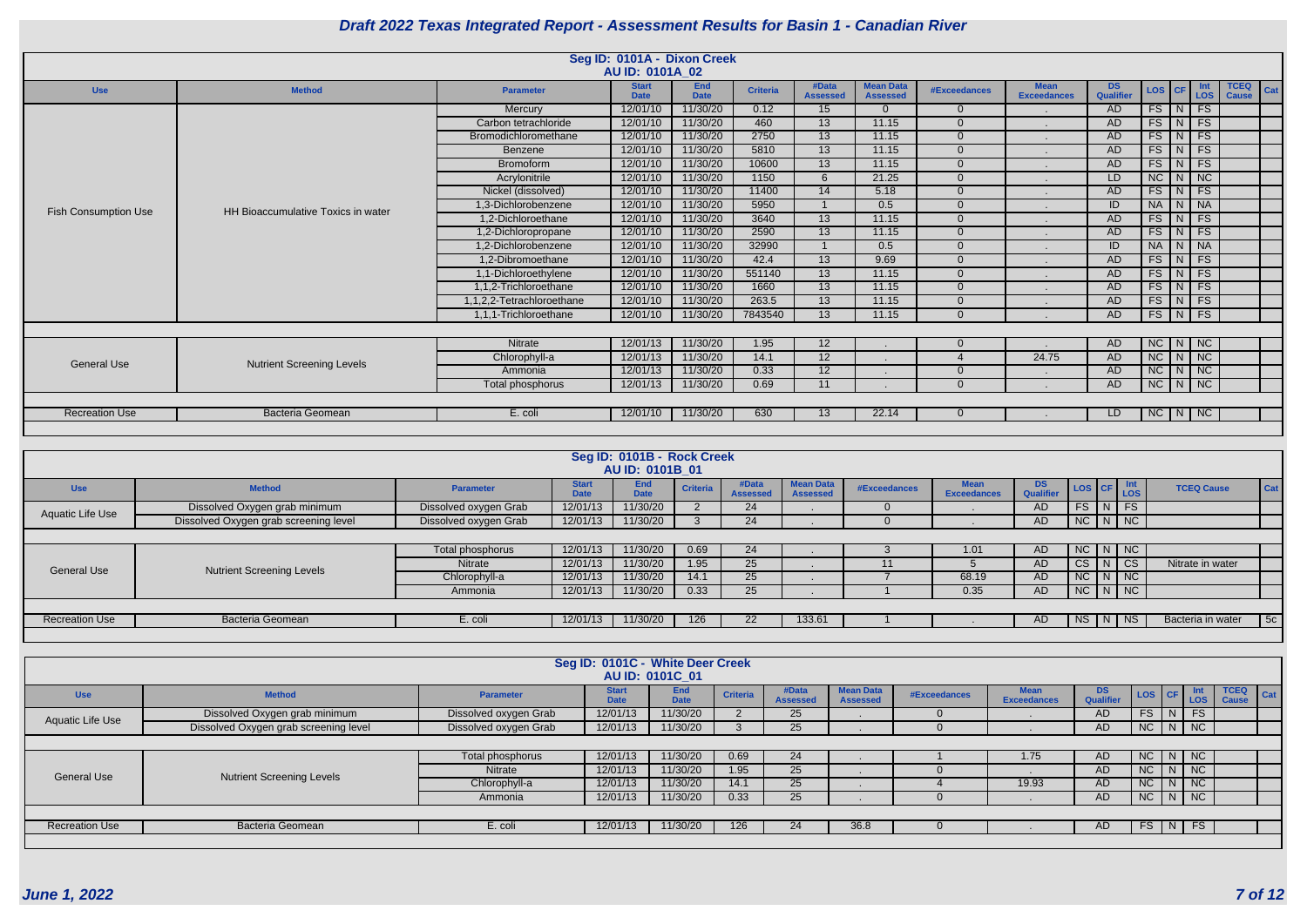|                                |                                           |                        |                             | Seg ID: 0102 - Lake Meredith<br>AU ID: 0102_01 |                 |                          |                                     |                     |                                   |                 |        |                      |                                 |            |
|--------------------------------|-------------------------------------------|------------------------|-----------------------------|------------------------------------------------|-----------------|--------------------------|-------------------------------------|---------------------|-----------------------------------|-----------------|--------|----------------------|---------------------------------|------------|
| <b>Use</b>                     | <b>Method</b>                             | <b>Parameter</b>       | <b>Start</b><br><b>Date</b> | <b>End</b><br><b>Date</b>                      | <b>Criteria</b> | #Data<br><b>Assessed</b> | <b>Mean Data</b><br><b>Assessed</b> | <b>#Exceedances</b> | <b>Mean</b><br><b>Exceedances</b> | DS<br>Qualifier | LOS CF | ∶   Int<br>│LOS      | <b>TCEQ Cause</b>               | <b>Cat</b> |
|                                | Dissolved Oxygen grab minimum             | Dissolved oxygen Grab  | 12/01/13                    | 11/30/20                                       |                 | 22                       |                                     | $\Omega$            |                                   | AD              |        | $FS\vert N \vert FS$ |                                 |            |
| Aquatic Life Use               | Dissolved Oxygen grab screening level     | Dissolved oxygen Grab  | 12/01/13                    | 11/30/20                                       | <b>6</b>        | 22                       |                                     | $\Omega$            |                                   | AD              |        | $NC$ $N$ $NC$        |                                 |            |
|                                |                                           |                        |                             |                                                |                 |                          |                                     |                     |                                   |                 |        |                      |                                 |            |
| <b>Fish Consumption Use</b>    | <b>DSHS Limited Consumption Advisory</b>  | Mercury                |                             | 12/01/13 11/30/20                              |                 |                          |                                     |                     |                                   | OE              |        | $N_S/N$ $NS$         | Mercury in edible tissue        | 5c         |
|                                |                                           |                        |                             |                                                |                 |                          |                                     |                     |                                   |                 |        |                      |                                 |            |
|                                |                                           | Total dissolved solids | 12/01/13                    | 11/30/20                                       | 1300            | 22                       | 2091.82                             |                     |                                   | AD              |        | $NS$ $N$ $NS$        | Total dissolved solids in water | 5c         |
|                                | <b>Dissolved Solids</b>                   | Sulfate                | 12/01/13                    | 11/30/20                                       | 350             | 23                       | 355.13                              |                     |                                   | AD              |        | $NS\vert N\vert NS$  | Sulfate in water                | 5c         |
|                                |                                           | Chloride               | 12/01/13                    | 11/30/20                                       | 400             | 22                       | 727.77                              |                     |                                   | <b>AD</b>       |        | $NS\vert N\vert NS$  | Chloride in water               | 5c         |
|                                | High pH                                   | pH                     | 12/01/13                    | 11/30/20                                       | <b>Q</b>        | 21                       |                                     | 2                   | 10.6                              | <b>AD</b>       |        | $FS\vert N \vert FS$ |                                 |            |
| <b>General Use</b>             | Low pH                                    | pH                     | 12/01/13                    | 11/30/20                                       | 6.5             | 21                       |                                     | $\Omega$            |                                   | AD              |        | $FS\vert N \vert FS$ |                                 |            |
|                                |                                           | Nitrate                | 12/01/13                    | 11/30/20                                       | 0.37            | 24                       |                                     | $\Omega$            |                                   | JQ              |        | NA N NA              |                                 |            |
|                                | <b>Nutrient Screening Levels</b>          | Total phosphorus       | 12/01/13                    | 11/30/20                                       | 0.2             | 22                       |                                     | $\Omega$            |                                   | JQ              |        | NA N NA              |                                 |            |
|                                |                                           | Chlorophyll-a          | 12/01/13                    | 11/30/20                                       | 26.7            | 21                       |                                     | 2                   | 38.7                              | JQ              |        | NA N NA              |                                 |            |
|                                |                                           | Ammonia                | 12/01/13                    | 11/30/20                                       | 0.11            | 22                       |                                     | $\Omega$            |                                   | JQ              |        | NA N NA              |                                 |            |
|                                | Water Temperature                         | Water temperature      | 12/01/13                    | 11/30/20                                       | 29.4            | $\overline{22}$          |                                     | $\Omega$            |                                   | AD              |        | $FS\vert N \vert FS$ |                                 |            |
|                                |                                           |                        |                             |                                                |                 |                          |                                     |                     |                                   |                 |        |                      |                                 |            |
| <b>Public Water Supply Use</b> | Surface Water HH criteria for PWS average | Nitrate                | 12/01/13                    | 11/30/20                                       | 10              | 24                       | 0.04                                | $\Omega$            |                                   | AD              |        | $FS\ NFS$            |                                 |            |
|                                |                                           | Fluoride               | 12/01/13                    | 11/30/20                                       |                 | 24                       | 0.52                                | $\Omega$            |                                   | AD              |        | FS N FS              |                                 |            |
|                                |                                           |                        |                             |                                                |                 |                          |                                     |                     |                                   |                 |        |                      |                                 |            |
| <b>Recreation Use</b>          | Bacteria Geomean                          | E. coli                | 12/01/13                    | 11/30/20                                       | 126             | 21                       | 1.97                                |                     |                                   | AD.             |        | $FS\ NFS$            |                                 |            |
|                                |                                           |                        |                             |                                                |                 |                          |                                     |                     |                                   |                 |        |                      |                                 |            |

|                             |                                           |                        |                                  | Seg ID: 0102 - Lake Meredith<br>AU ID: 0102 02 |                 |                          |                                     |              |                            |               |                         |  |  |                                 |            |
|-----------------------------|-------------------------------------------|------------------------|----------------------------------|------------------------------------------------|-----------------|--------------------------|-------------------------------------|--------------|----------------------------|---------------|-------------------------|--|--|---------------------------------|------------|
| <b>Use</b>                  | <b>Method</b>                             | <b>Parameter</b>       | Star <sup>*</sup><br><b>Date</b> | <b>End</b><br><b>Date</b>                      | Criteria        | #Data<br><b>Assessed</b> | <b>Mean Data</b><br><b>Assessed</b> | #Exceedances | <b>Mean</b><br>Exceedances | DS LOS CF Int |                         |  |  | <b>TCEQ Cause</b>               | <b>Cat</b> |
| <b>Fish Consumption Use</b> | <b>DSHS Limited Consumption Advisory</b>  | Mercury                | 12/01/13                         | 11/30/20                                       |                 |                          |                                     |              |                            | <b>OE</b>     | $N_S/N\ N_S$            |  |  | Mercury in edible tissue        | 5c         |
|                             |                                           |                        |                                  |                                                |                 |                          |                                     |              |                            |               |                         |  |  |                                 |            |
|                             |                                           | Total dissolved solids | 12/01/13                         | 11/30/20                                       | 1300            | 22                       | 2091.82                             |              |                            | AD            | NS   N   NS             |  |  | Total dissolved solids in water | 5c         |
| <b>General Use</b>          | <b>Dissolved Solids</b>                   | Sulfate                | 12/01/13                         | 11/30/20                                       | 350             | 23                       | 355.13                              |              |                            | <b>AD</b>     | NS   N   NS             |  |  | Sulfate in water                | 5c         |
|                             |                                           | Chloride               | 12/01/13                         | 11/30/20                                       | 400             | 22                       | 727.77                              |              |                            | <b>AD</b>     | NS N NS                 |  |  | Chloride in water               | 5c         |
|                             |                                           |                        |                                  |                                                |                 |                          |                                     |              |                            |               |                         |  |  |                                 |            |
| Public Water Supply Use     | Surface Water HH criteria for PWS average | Nitrate                | 12/01/13                         | 11/30/20                                       | 10 <sup>°</sup> | 24                       | 0.04                                |              |                            | AD.           | $FS\mid N \mid FS \mid$ |  |  |                                 |            |
|                             |                                           | Fluoride               | 12/01/13                         | 11/30/20                                       |                 | 24                       | 0.52                                |              |                            | <b>AD</b>     | $\sqrt{FS\ln FS }$      |  |  |                                 |            |
|                             |                                           |                        |                                  |                                                |                 |                          |                                     |              |                            |               |                         |  |  |                                 |            |

|                       |                                       |                       | Seg ID: 0102A - Big Blue Creek | AU ID: 0102A 01           |                 |                          |                              |              |                                   |                         |                                                            |                              |     |                                    |
|-----------------------|---------------------------------------|-----------------------|--------------------------------|---------------------------|-----------------|--------------------------|------------------------------|--------------|-----------------------------------|-------------------------|------------------------------------------------------------|------------------------------|-----|------------------------------------|
| <b>Use</b>            | <b>Method</b>                         | <b>Parameter</b>      | <b>Start</b><br><b>Date</b>    | <b>End</b><br><b>Date</b> | <b>Criteria</b> | #Data<br><b>Assessed</b> | lean Data<br><b>Assessed</b> | #Exceedances | <b>lean</b><br><b>Exceedances</b> | DS.<br><b>Qualifier</b> | $\left  \text{Los} \right $ CF $\left  \text{Los} \right $ |                              |     | <b>TCEQ</b><br>Cat<br><b>Cause</b> |
| Aquatic Life Use      | Dissolved Oxygen grab minimum         | Dissolved oxygen Grab | 12/01/13                       | 11/30/20                  | 1.5             | 19                       |                              |              |                                   | AD                      | <b>FS</b>                                                  | N.                           | FS  |                                    |
|                       | Dissolved Oxygen grab screening level | Dissolved oxygen Grab | 12/01/13                       | 11/30/20                  |                 | 19                       |                              |              |                                   | AD                      | $NC$ $N$ $NC$                                              |                              |     |                                    |
|                       |                                       |                       |                                |                           |                 |                          |                              |              |                                   |                         |                                                            |                              |     |                                    |
|                       |                                       | Total phosphorus      | 12/01/13                       | 11/30/20                  | 0.69            | 18                       |                              |              |                                   | AD.                     | $NC$ $N$ $NC$                                              |                              |     |                                    |
| <b>General Use</b>    | <b>Nutrient Screening Levels</b>      | Nitrate               | 12/01/13                       | 11/30/20                  | 1.95            | 19 <sup>°</sup>          |                              |              |                                   | AD.                     | NC                                                         | $\vert$ N $\vert$ NC $\vert$ |     |                                    |
|                       |                                       | Chlorophyll-a         | 12/01/13                       | 11/30/20                  | 14.1            | 19                       |                              |              |                                   | AD.                     | NC                                                         | $\mathsf{N}$                 | NC  |                                    |
|                       |                                       | Ammonia               | 12/01/13                       | 11/30/20                  | 0.33            | 19                       |                              |              |                                   | AD                      | NC N NC                                                    |                              |     |                                    |
|                       |                                       |                       |                                |                           |                 |                          |                              |              |                                   |                         |                                                            |                              |     |                                    |
| <b>Recreation Use</b> | Bacteria Geomean                      | E. coli               | 12/01/12                       | 11/30/20                  | 126             | 20                       | 8.72                         |              |                                   | AD                      | FS                                                         | N                            | FST |                                    |
|                       |                                       |                       |                                |                           |                 |                          |                              |              |                                   |                         |                                                            |                              |     |                                    |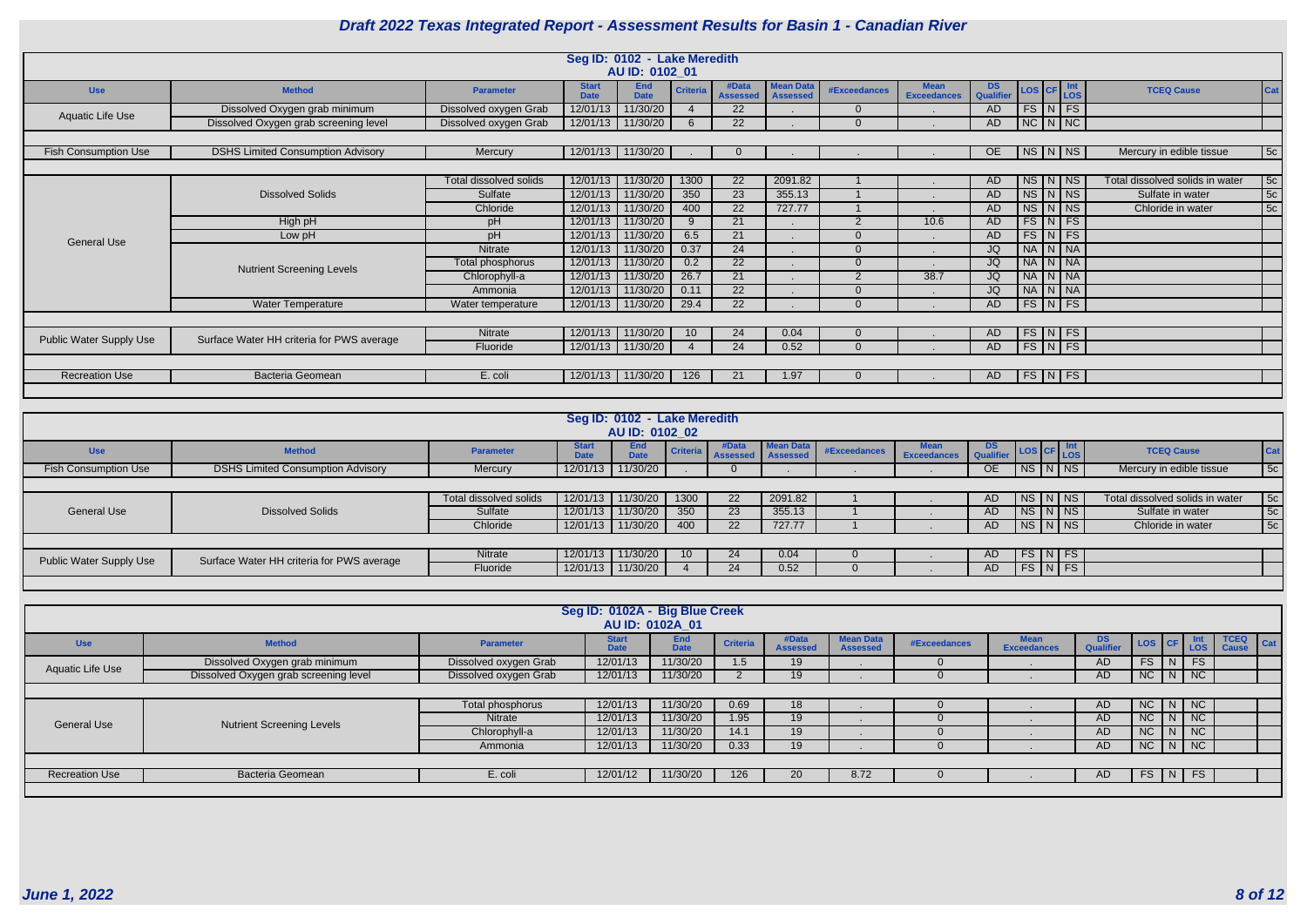|                       |                                       |                        | Seg ID: 0103 - Canadian River Above Lake Meredith | AU ID: 0103 01            |                 |                          |                                     |                     |                                   |                        |                 |              |                          |                   |     |
|-----------------------|---------------------------------------|------------------------|---------------------------------------------------|---------------------------|-----------------|--------------------------|-------------------------------------|---------------------|-----------------------------------|------------------------|-----------------|--------------|--------------------------|-------------------|-----|
| <b>Use</b>            | <b>Method</b>                         | <b>Parameter</b>       | <b>Start</b><br><b>Date</b>                       | <b>End</b><br><b>Date</b> | <b>Criteria</b> | #Data<br><b>Assessed</b> | <b>Mean Data</b><br><b>Assessed</b> | <b>#Exceedances</b> | <b>Mean</b><br><b>Exceedances</b> | DS<br><b>Qualifier</b> | LOS             | <b>CF</b>    | <b>Int</b><br><b>LOS</b> | <b>TCEQ Cause</b> | Cat |
| Aquatic Life Use      | Dissolved Oxygen grab minimum         | Dissolved oxygen Grab  | 12/01/13                                          | 11/30/20                  |                 | 25                       |                                     | $\Omega$            |                                   | AD                     | FS.             | -N           | <b>FS</b>                |                   |     |
|                       | Dissolved Oxygen grab screening level | Dissolved oxygen Grab  | 12/01/13                                          | 11/30/20                  |                 | 25                       |                                     |                     | 3.8                               | AD                     | NC              | N            | $\mid$ NC                |                   |     |
|                       |                                       |                        |                                                   |                           |                 |                          |                                     |                     |                                   |                        |                 |              |                          |                   |     |
|                       |                                       | Total dissolved solids | 12/01/13                                          | 11/30/20                  | 4500            | 73                       | 3662.14                             | $\Omega$            |                                   | AD.                    | FS              | <sup>N</sup> | <b>FS</b>                |                   |     |
|                       | <b>Dissolved Solids</b>               | Sulfate                | 12/01/13                                          | 11/30/20                  | 540             | 46                       | 416.18                              | $\Omega$            |                                   | AD.                    | FS              | -N           | <b>FS</b>                |                   |     |
| <b>General Use</b>    |                                       | Chloride               | 12/01/13                                          | 11/30/20                  | 1050            | 46                       | 1747.26                             |                     |                                   | AD.                    | <b>NS</b>       | -N           | <b>NS</b>                | Chloride in water | 5c  |
|                       | High pH                               | pH                     | 12/01/13                                          | 11/30/20                  |                 | 25                       |                                     | $\Omega$            |                                   | <b>AD</b>              | FS <sub>1</sub> | -N           | <b>FS</b>                |                   |     |
|                       | Low pH                                | pH                     | 12/01/13                                          | 11/30/20                  | 6.5             | 25                       |                                     | $\Omega$            |                                   | <b>AD</b>              | FS              | $\mathsf{N}$ | <b>FS</b>                |                   |     |
|                       | <b>Water Temperature</b>              | Water temperature      | 12/01/13                                          | 11/30/20                  | 35              | 25                       |                                     |                     | 36.2                              | AD.                    | <b>FS</b>       |              | $N$   FS                 |                   |     |
|                       |                                       |                        |                                                   |                           |                 |                          |                                     |                     |                                   |                        |                 |              |                          |                   |     |
| <b>Recreation Use</b> | <b>Bacteria Geomean</b>               | E. coli                | 12/01/13                                          | 11/30/20                  | 126             | 24                       | 64.75                               | 0                   |                                   | AD                     | FS              |              | $N$ FS                   |                   |     |
|                       |                                       |                        |                                                   |                           |                 |                          |                                     |                     |                                   |                        |                 |              |                          |                   |     |

|                       |                                       |                        | Seg ID: 0103 - Canadian River Above Lake Meredith |                           |                 |                          |                                     |                     |                            |                               |                              |                |                   |                   |     |
|-----------------------|---------------------------------------|------------------------|---------------------------------------------------|---------------------------|-----------------|--------------------------|-------------------------------------|---------------------|----------------------------|-------------------------------|------------------------------|----------------|-------------------|-------------------|-----|
|                       |                                       |                        |                                                   | AU ID: 0103 02            |                 |                          |                                     |                     |                            |                               |                              |                |                   |                   |     |
| <b>Use</b>            | <b>Method</b>                         | <b>Parameter</b>       | <b>Start</b><br><b>Date</b>                       | <b>End</b><br><b>Date</b> | <b>Criteria</b> | #Data<br><b>Assessed</b> | <b>Mean Data</b><br><b>Assessed</b> | <b>#Exceedances</b> | Mean<br><b>Exceedances</b> | <b>DS</b><br><b>Qualifier</b> | $\textsf{LOS}$ $\textsf{CF}$ |                | <b>Int</b><br>LOS | <b>TCEQ Cause</b> | Cat |
| Aquatic Life Use      | Dissolved Oxygen grab minimum         | Dissolved oxygen Grab  | 12/01/13                                          | 11/30/20                  |                 | 23                       |                                     | $\Omega$            |                            | AD                            | FS.                          | N.             | FS                |                   |     |
|                       | Dissolved Oxygen grab screening level | Dissolved oxygen Grab  | 12/01/13                                          | 11/30/20                  |                 | 23                       |                                     | $\Omega$            |                            | AD                            | NC                           |                | $N$ NC            |                   |     |
|                       |                                       |                        |                                                   |                           |                 |                          |                                     |                     |                            |                               |                              |                |                   |                   |     |
|                       |                                       | Chloride               | 12/01/13                                          | 11/30/20                  | 1050            | 46                       | 1747.26                             |                     |                            | <b>AD</b>                     | <b>NS</b>                    | N <sub>1</sub> | <b>NS</b>         | Chloride in water | 5c  |
|                       | <b>Dissolved Solids</b>               | Total dissolved solids | 12/01/13                                          | 11/30/20                  | 4500            | 73                       | 3662.14                             | $\Omega$            |                            | <b>AD</b>                     | FS                           | N <sub>1</sub> | FS                |                   |     |
|                       |                                       | Sulfate                | 12/01/13                                          | 11/30/20                  | 540             | 46                       | 416.18                              | $\overline{0}$      |                            | <b>AD</b>                     | FS                           | N <sub>1</sub> | FS                |                   |     |
|                       | High pH                               | pH                     | 12/01/13                                          | 11/30/20                  |                 | 25                       |                                     | $\Omega$            |                            | AD                            | FS                           | N              | FS                |                   |     |
| General Use           | Low pH                                | pH                     | 12/01/13                                          | 11/30/20                  | 6.5             | 25                       |                                     | $\Omega$            |                            | <b>AD</b>                     | FS                           | <sup>N</sup>   | <b>FS</b>         |                   |     |
|                       |                                       | Nitrate                | 12/01/13                                          | 11/30/20                  | 1.95            | 24                       |                                     | $\Omega$            |                            | AD                            | NC                           | N              | NC                |                   |     |
|                       | <b>Nutrient Screening Levels</b>      | Chlorophyll-a          | 12/01/13                                          | 11/30/20                  | 14.1            | 23                       |                                     | 2                   | 53.7                       | <b>AD</b>                     | NC                           | N <sub>1</sub> | NC                |                   |     |
|                       |                                       | Ammonia                | 12/01/13                                          | 11/30/20                  | 0.33            | 24                       |                                     | $\Omega$            |                            | AD.                           | NC                           | N              | NC                |                   |     |
|                       |                                       | Total phosphorus       | 12/01/13                                          | 11/30/20                  | 0.69            | 21                       |                                     |                     | 1.74                       | <b>AD</b>                     | NC .                         | <sup>N</sup>   | NC                |                   |     |
|                       | <b>Water Temperature</b>              | Water temperature      | 12/01/13                                          | 11/30/20                  | 35              | 23                       |                                     | $\Omega$            |                            | AD                            | FS                           | N              | FS                |                   |     |
|                       |                                       |                        |                                                   |                           |                 |                          |                                     |                     |                            |                               |                              |                |                   |                   |     |
| <b>Recreation Use</b> | Bacteria Geomean                      | E. coli                | 12/01/13                                          | 11/30/20                  | 126             | 23                       | 76.1                                | $\Omega$            |                            | AD                            | $FS$ $N$ $FS$                |                |                   |                   |     |
|                       |                                       |                        |                                                   |                           |                 |                          |                                     |                     |                            |                               |                              |                |                   |                   |     |

|                         |                                       |                        | Seg ID: 0103 - Canadian River Above Lake Meredith | AU ID: 0103 03            |                 |                          |                                     |                     |                                   |                               |                |              |                 |                   |     |
|-------------------------|---------------------------------------|------------------------|---------------------------------------------------|---------------------------|-----------------|--------------------------|-------------------------------------|---------------------|-----------------------------------|-------------------------------|----------------|--------------|-----------------|-------------------|-----|
| <b>Use</b>              | <b>Method</b>                         | <b>Parameter</b>       | <b>Start</b><br><b>Date</b>                       | <b>End</b><br><b>Date</b> | <b>Criteria</b> | #Data<br><b>Assessed</b> | <b>Mean Data</b><br><b>Assessed</b> | <b>#Exceedances</b> | <b>Mean</b><br><b>Exceedances</b> | <b>DS</b><br><b>Qualifier</b> | $\textsf{LOS}$ | <b>CF</b>    | Int<br>LOS      | <b>TCEQ Cause</b> | Cat |
| <b>Aquatic Life Use</b> | Dissolved Oxygen grab minimum         | Dissolved oxygen Grab  | 12/01/13                                          | 11/30/20                  |                 | 23                       |                                     | $\overline{0}$      |                                   | AD.                           | FS             | <sup>N</sup> | <b>FS</b>       |                   |     |
|                         | Dissolved Oxygen grab screening level | Dissolved oxygen Grab  | 12/01/13                                          | 11/30/20                  |                 | 23                       |                                     | $\Omega$            |                                   | <b>AD</b>                     | NC             |              | $N$   NC        |                   |     |
|                         |                                       |                        |                                                   |                           |                 |                          |                                     |                     |                                   |                               |                |              |                 |                   |     |
|                         |                                       | Total dissolved solids | 12/01/13                                          | 11/30/20                  | 4500            | 73                       | 3662.14                             | $\overline{0}$      |                                   | <b>AD</b>                     | FS             | N.           | FS              |                   |     |
|                         | <b>Dissolved Solids</b>               | Sulfate                | 12/01/13                                          | 11/30/20                  | 540             | 46                       | 416.18                              | $\overline{0}$      |                                   | AD                            | FS .           | <sup>N</sup> | FS              |                   |     |
|                         |                                       | Chloride               | 12/01/13                                          | 11/30/20                  | 1050            | 46                       | 1747.26                             |                     |                                   | <b>AD</b>                     | <b>NS</b>      | N            | <b>NS</b>       | Chloride in water | 5c  |
|                         | High pH                               | pH                     | 12/01/13                                          | 11/30/20                  | 9               | 23                       |                                     | $\overline{0}$      |                                   | <b>AD</b>                     | FS.            | N.           | <b>FS</b>       |                   |     |
| <b>General Use</b>      | Low pH                                | pH                     | 12/01/13                                          | 11/30/20                  | 6.5             | 23                       |                                     | $\Omega$            |                                   | <b>AD</b>                     | FS .           | <sup>N</sup> | FS              |                   |     |
|                         |                                       | Total phosphorus       | 12/01/13                                          | 11/30/20                  | 0.69            | 19                       |                                     |                     | 0.87                              | <b>AD</b>                     | NC             | N            | <b>NC</b>       |                   |     |
|                         | <b>Nutrient Screening Levels</b>      | Nitrate                | 12/01/13                                          | 11/30/20                  | 1.95            | 23                       |                                     | $\Omega$            |                                   | <b>AD</b>                     | NC             | N            | NC              |                   |     |
|                         |                                       | Chlorophyll-a          | 12/01/13                                          | 11/30/20                  | 14.1            | 21                       |                                     |                     | 19.3                              | <b>AD</b>                     | NC             | N            | $\overline{NC}$ |                   |     |
|                         |                                       | Ammonia                | 12/01/13                                          | 11/30/20                  | 0.33            | 21                       |                                     | $\Omega$            |                                   | <b>AD</b>                     | NC             | N            | $\overline{NC}$ |                   |     |
|                         | <b>Water Temperature</b>              | Water temperature      | 12/01/13                                          | 11/30/20                  | 35              | 23                       |                                     | $\Omega$            |                                   | <b>AD</b>                     | <b>FS</b>      | N            | FS              |                   |     |
|                         |                                       |                        |                                                   |                           |                 |                          |                                     |                     |                                   |                               |                |              |                 |                   |     |
| <b>Recreation Use</b>   | Bacteria Geomean                      | E. coli                | 07/01/13                                          | 11/30/20                  | 126             | 20                       | 33.38                               | $\Omega$            |                                   | AD <sup>-</sup>               | FS             | N.           | FS              |                   |     |
|                         |                                       |                        |                                                   |                           |                 |                          |                                     |                     |                                   |                               |                |              |                 |                   |     |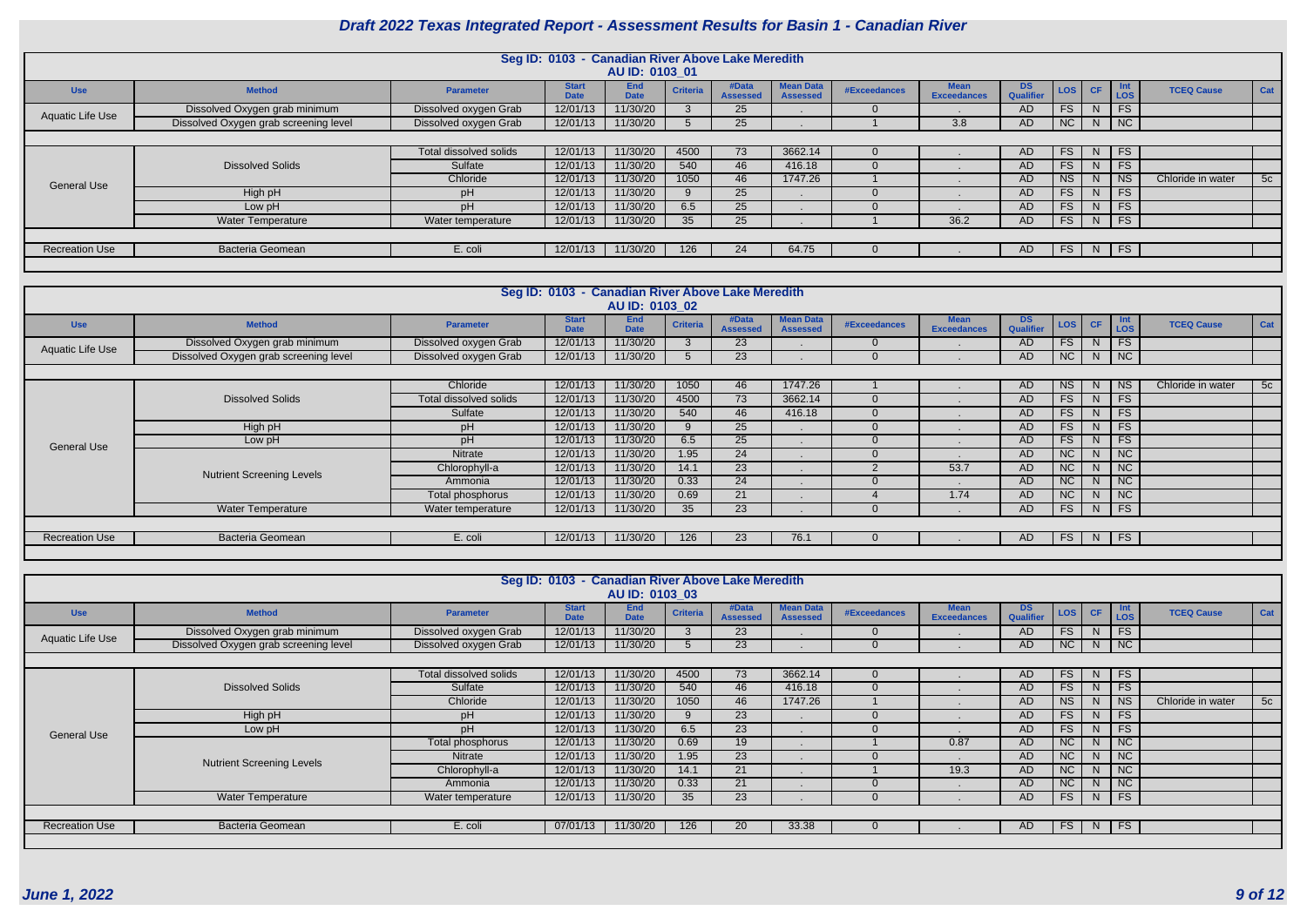|                       |                                       |                       |                             | Seg ID: 0103A - East Amarillo Creek<br>AU ID: 0103A 01 |                 |                         |                                     |                     |                                   |                        |               |  |                             |                        |     |
|-----------------------|---------------------------------------|-----------------------|-----------------------------|--------------------------------------------------------|-----------------|-------------------------|-------------------------------------|---------------------|-----------------------------------|------------------------|---------------|--|-----------------------------|------------------------|-----|
| <b>Use</b>            | <b>Method</b>                         | <b>Parameter</b>      | <b>Start</b><br><b>Date</b> | <b>End</b><br><b>Date</b>                              | <b>Criteria</b> | #Data<br><b>Assesse</b> | <b>Mean Data</b><br><b>Assessed</b> | <b>#Exceedances</b> | <b>Mean</b><br><b>Exceedances</b> | <b>DS</b><br>Qualifier | LOS CF Int    |  |                             | <b>TCEQ Cause</b>      | Cat |
| Aquatic Life Use      | Dissolved Oxygen grab minimum         | Dissolved oxygen Grab | 12/01/13                    | 11/30/20                                               | 1.5             | 67                      |                                     |                     |                                   | AD.                    | $FS$ $N$ $FS$ |  |                             |                        |     |
|                       | Dissolved Oxygen grab screening level | Dissolved oxygen Grab | 12/01/13                    | 11/30/20                                               |                 | 67                      |                                     |                     |                                   | AD                     | $NC$ $N$ $NC$ |  |                             |                        |     |
|                       |                                       |                       |                             |                                                        |                 |                         |                                     |                     |                                   |                        |               |  |                             |                        |     |
|                       |                                       | Total phosphorus      | 12/01/13                    | 11/30/20                                               | 0.69            | 64                      |                                     | $12 \overline{ }$   | 1.15 <sub>1</sub>                 | AD.                    | $NC$ $N$ $NC$ |  |                             |                        |     |
| <b>General Use</b>    | <b>Nutrient Screening Levels</b>      | <b>Nitrate</b>        | 12/01/13                    | 11/30/20                                               | 1.95            | 67                      |                                     | 27                  | 26.64                             | AD                     | CS            |  | $\overline{\phantom{a}}$ CS | Nitrate in water       |     |
|                       |                                       | Chlorophyll-a         | 12/01/13                    | 11/30/20                                               | 14.1            | 66                      |                                     | 27                  | 51.07                             | AD.                    | CS            |  | $\vert$ CS                  | Chlorophyll-a in water |     |
|                       |                                       | Ammonia               | 12/01/13                    | 11/30/20                                               | 0.33            | 67                      |                                     |                     | 3.13                              | AD                     | $N$ C $N$ $N$ |  |                             |                        |     |
|                       |                                       |                       |                             |                                                        |                 |                         |                                     |                     |                                   |                        |               |  |                             |                        |     |
| <b>Recreation Use</b> | <b>Bacteria Geomean</b>               | E. coli               | 12/01/13                    | 11/30/20                                               | 126             | 64                      | 204.05                              |                     |                                   | AD.                    | NS N NS       |  |                             | Bacteria in water      | 5b  |
|                       |                                       |                       |                             |                                                        |                 |                         |                                     |                     |                                   |                        |               |  |                             |                        |     |

|                       |                                       |                       |                             | Seg ID: 0103A - East Amarillo Creek<br>AU ID: 0103A 02 |                 |                          |                                     |              |                                   |                         |                                    |   |               |                          |
|-----------------------|---------------------------------------|-----------------------|-----------------------------|--------------------------------------------------------|-----------------|--------------------------|-------------------------------------|--------------|-----------------------------------|-------------------------|------------------------------------|---|---------------|--------------------------|
| <b>Use</b>            | <b>Method</b>                         | <b>Parameter</b>      | <b>Start</b><br><b>Date</b> | <b>End</b><br><b>Date</b>                              | <b>Criteria</b> | #Data<br><b>Assessed</b> | <b>Mean Data</b><br><b>Assessed</b> | #Exceedances | <b>Mean</b><br><b>Exceedances</b> | DS.<br><b>Qualifier</b> | $\vert$ LOS $\vert$ CF $\vert$ LOS |   | <b>Int</b>    | Cat<br><b>TCEQ Cause</b> |
| Aquatic Life Use      | Dissolved Oxygen grab minimum         | Dissolved oxygen Grab | 12/01/13                    | 11/30/20                                               | $1.5\,$         | 25                       |                                     |              |                                   | AD.                     | FS                                 | N | <b>FS</b>     |                          |
|                       | Dissolved Oxygen grab screening level | Dissolved oxygen Grab | 12/01/13                    | 11/30/20                                               |                 | 25                       |                                     |              |                                   | AD.                     |                                    |   | $NC$   N   NC |                          |
|                       |                                       |                       |                             |                                                        |                 |                          |                                     |              |                                   |                         |                                    |   |               |                          |
|                       |                                       | Total phosphorus      | 12/01/13                    | 11/30/20                                               | 0.69            | 24                       |                                     |              |                                   | AD.                     |                                    |   | $NC$ $N$ $NC$ |                          |
| <b>General Use</b>    | <b>Nutrient Screening Levels</b>      | Nitrate               | 12/01/13                    | 11/30/20                                               | 1.95            | 25                       |                                     |              |                                   | AD.                     |                                    |   | $NC$ $N$ $NC$ |                          |
|                       |                                       | Chlorophyll-a         | 12/01/13                    | 11/30/20                                               | 14.1            | 25                       |                                     | 20           | 79.26                             | AD.                     |                                    |   | $CS$ $N$ $CS$ | Chlorophyll-a in water   |
|                       |                                       | Ammonia               | 12/01/13                    | 11/30/20                                               | 0.33            | 25                       |                                     |              | 0.49                              | AD                      |                                    |   | $CS$ $N$ $CS$ | Ammonia in water         |
|                       |                                       |                       |                             |                                                        |                 |                          |                                     |              |                                   |                         |                                    |   |               |                          |
| <b>Recreation Use</b> | <b>Bacteria Geomean</b>               | E. coli               | 12/01/13                    | 11/30/20                                               | 126             | 24                       | 121.8                               |              |                                   | AD.                     |                                    |   | $FS$ N FS     |                          |
|                       |                                       |                       |                             |                                                        |                 |                          |                                     |              |                                   |                         |                                    |   |               |                          |

|                       |                                       |                       | Seg ID: 0103C - Unnamed Tributary of West Amarillo Creek |                    | AU ID: 0103C 01 |                          |                                     |              |                                   |                         |           |              |                   |                        |     |
|-----------------------|---------------------------------------|-----------------------|----------------------------------------------------------|--------------------|-----------------|--------------------------|-------------------------------------|--------------|-----------------------------------|-------------------------|-----------|--------------|-------------------|------------------------|-----|
| <b>Use</b>            | <b>Method</b>                         | <b>Parameter</b>      | <b>Start</b><br><b>Date</b>                              | End<br><b>Date</b> | <b>Criteria</b> | #Data<br><b>Assessed</b> | <b>Mean Data</b><br><b>Assessed</b> | #Exceedances | <b>Mean</b><br><b>Exceedances</b> | DS.<br><b>Qualifier</b> | LOS       | <b>CF</b>    | <b>Int</b><br>LOS | <b>TCEQ Cause</b>      | Cat |
| Aquatic Life Use      | Dissolved Oxygen grab minimum         | Dissolved oxygen Grab | 12/01/13                                                 | 11/30/20           |                 | 26                       |                                     |              |                                   | <b>AD</b>               | FS        | N            | FS                |                        |     |
|                       | Dissolved Oxygen grab screening level | Dissolved oxygen Grab | 12/01/13                                                 | 11/30/20           |                 | 26                       |                                     |              |                                   | AD.                     | NC        | N.           | NC                |                        |     |
|                       |                                       |                       |                                                          |                    |                 |                          |                                     |              |                                   |                         |           |              |                   |                        |     |
|                       |                                       | Total phosphorus      | 12/01/13                                                 | 11/30/20           | 0.69            | 25                       |                                     |              |                                   | <b>AD</b>               | NC        | N.           | NC                |                        |     |
| <b>General Use</b>    | <b>Nutrient Screening Levels</b>      | Nitrate               | 12/01/13                                                 | 11/30/20           | 1.95            | 26                       |                                     |              |                                   | <b>AD</b>               | NC        |              | NC                |                        |     |
|                       |                                       | Chlorophyll-a         | 12/01/13                                                 | 11/30/20           | 14.1            | 26 <sup>1</sup>          |                                     | 12           | 30.11                             | <b>AD</b>               | <b>CS</b> | <sub>N</sub> | <b>CS</b>         | Chlorophyll-a in water |     |
|                       |                                       | Ammonia               | 12/01/13                                                 | 11/30/20           | 0.33            | 26                       |                                     |              | 0.42                              | <b>AD</b>               | NC        | N            | NC                |                        |     |
|                       |                                       |                       |                                                          |                    |                 |                          |                                     |              |                                   |                         |           |              |                   |                        |     |
| <b>Recreation Use</b> | <b>Bacteria Geomean</b>               | E. coli               | 12/01/13                                                 | 11/30/20           | 126             | 24                       | 73.85                               |              |                                   | AD.                     | FS.       |              | $N$ FS            |                        |     |
|                       |                                       |                       |                                                          |                    |                 |                          |                                     |              |                                   |                         |           |              |                   |                        |     |

|                    |                                       |                               |                             | Seg ID: 0104 - Wolf Creek<br>AU ID: 0104 01 |                 |                         |                                     |              |                    |                 |                    |  |        |                          |  |
|--------------------|---------------------------------------|-------------------------------|-----------------------------|---------------------------------------------|-----------------|-------------------------|-------------------------------------|--------------|--------------------|-----------------|--------------------|--|--------|--------------------------|--|
| <b>Use</b>         | <b>Method</b>                         | <b>Parameter</b>              | <b>Start</b><br><b>Date</b> | <b>End</b><br><b>Date</b>                   | <b>Criteria</b> | #Data<br><b>Assesse</b> | <b>Mean Data</b><br><b>Assessed</b> | #Exceedances | <b>Exceedances</b> | DS<br>Qualifier | LOS CF Int         |  |        | <b>TCEQ Cause</b><br>Cat |  |
| Aquatic Life Use   | Dissolved Oxygen grab minimum         | Dissolved oxygen Grab         | 12/01/13                    | 11/30/20                                    |                 | 12                      |                                     |              |                    | AD              | $FS\mid N \mid FS$ |  |        |                          |  |
|                    | Dissolved Oxygen grab screening level | Dissolved oxygen Grab         | 12/01/13                    | 11/30/20                                    |                 | 12                      |                                     |              |                    | AD              |                    |  |        |                          |  |
|                    | $NC\ N\ N$                            |                               |                             |                                             |                 |                         |                                     |              |                    |                 |                    |  |        |                          |  |
|                    |                                       | <b>Total dissolved solids</b> | 12/01/13                    | 11/30/20                                    | 1125            | 58                      | 534.93                              |              |                    | AD              | $\sqrt{FS\ N\ FS}$ |  |        |                          |  |
|                    | <b>Dissolved Solids</b>               | Sulfate                       | 12/01/13                    | 11/30/20                                    | 125             | 56                      | 37.21                               |              |                    | AD              | $FS\mid N \mid FS$ |  |        |                          |  |
| <b>General Use</b> |                                       | Chloride                      | 12/01/13                    | 11/30/20                                    | 420             | 56                      | 135.56                              |              |                    | AD              | <b>FS</b>          |  | $N$ FS |                          |  |
|                    | High pH                               | pН                            | 12/01/13                    | 11/30/20                                    | $\Omega$        | 12 <sup>2</sup>         |                                     |              |                    | AD              | $FS\mid N \mid FS$ |  |        |                          |  |
|                    | Low pH                                | рH                            | 12/01/13                    | 11/30/20                                    | 6.5             | 12                      |                                     |              |                    | AD              | FS N FS            |  |        |                          |  |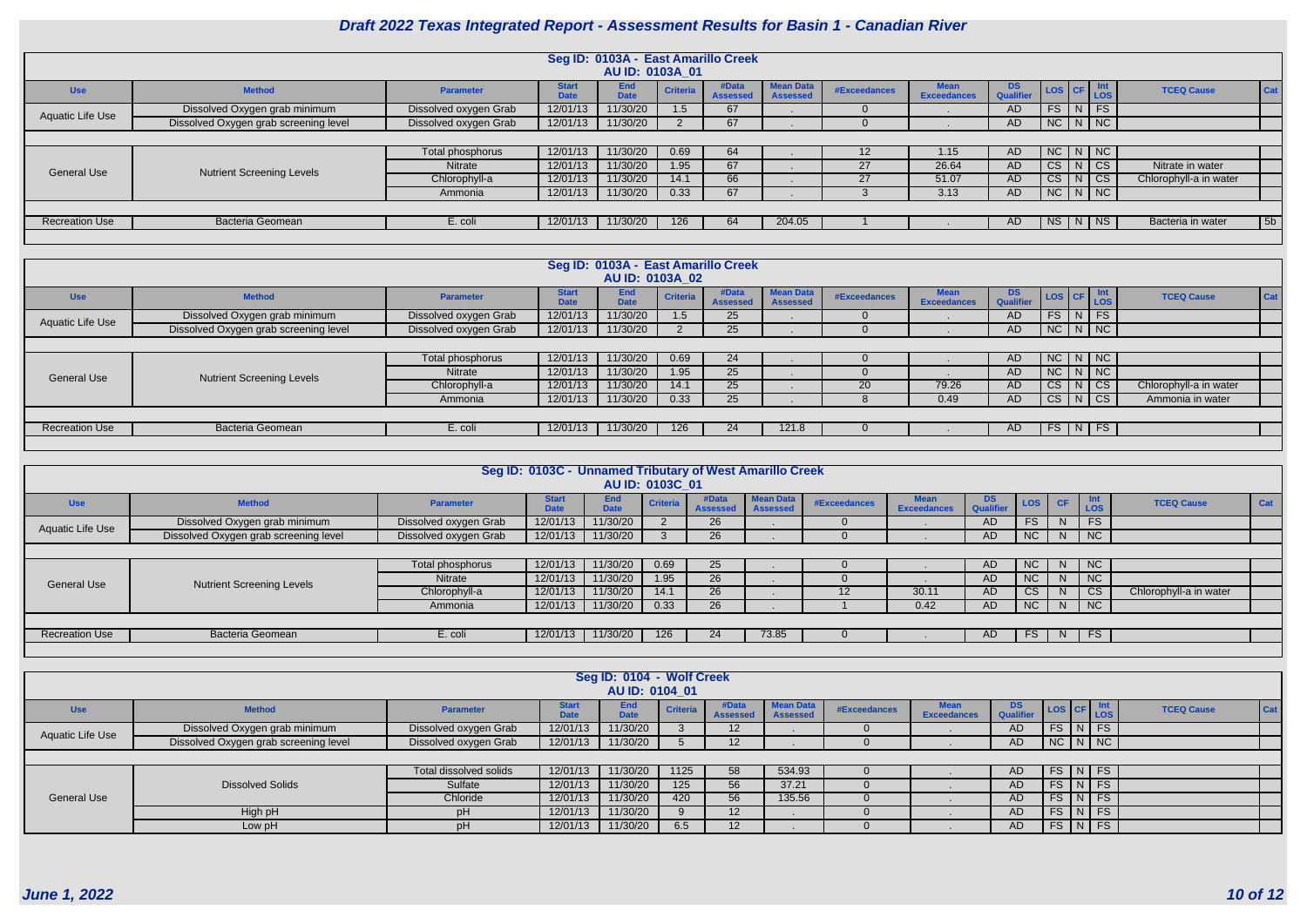|                       |                                  |                   |                             | Seg ID: 0104 - Wolf Creek<br>AU ID: 0104 01 |                 |                          |                                     |              |                    |                               |               |  |                      |     |
|-----------------------|----------------------------------|-------------------|-----------------------------|---------------------------------------------|-----------------|--------------------------|-------------------------------------|--------------|--------------------|-------------------------------|---------------|--|----------------------|-----|
| <b>Use</b>            | <b>Method</b>                    | <b>Parameter</b>  | <b>Start</b><br><b>Date</b> | <b>End</b><br><b>Date</b>                   | <b>Criteria</b> | #Data<br><b>Assessed</b> | <b>Mean Data</b><br><b>Assessed</b> | #Exceedances | <b>Exceedances</b> | <b>DS</b><br><b>Qualifier</b> | LOS CF Int    |  | <b>TCEQ Cause</b>    | Cat |
|                       |                                  | Total phosphorus  | 12/01/13                    | 11/30/20                                    | 0.69            | 12                       |                                     |              |                    | AD                            | $NC$ $N$ $NC$ |  |                      |     |
|                       | <b>Nutrient Screening Levels</b> | Nitrate           | 12/01/13                    | 11/30/20                                    | 1.95            | 13                       |                                     |              |                    | AD                            | $N$ C $N$ $N$ |  |                      |     |
| <b>General Use</b>    |                                  | Chlorophyll-a     | 12/01/13                    | 11/30/20                                    | 14.1            | 13                       |                                     |              |                    | AD                            | $N$ C $N$ $N$ |  |                      |     |
|                       |                                  | Ammonia           | 12/01/13                    | 11/30/20                                    | 0.33            | 13                       |                                     |              |                    | AD                            | $NC$ $N$ $NC$ |  |                      |     |
|                       | Water Temperature                | Water temperature | 12/01/13                    | 11/30/20                                    | 33.9            | 12                       |                                     |              | 34.63              | AD                            | NS   N   NS   |  | Temperature in water | 5c  |
|                       |                                  |                   |                             |                                             |                 |                          |                                     |              |                    |                               |               |  |                      |     |
| <b>Recreation Use</b> | <b>Bacteria Geomean</b>          | E. coli           | 12/01/10                    | 11/30/20                                    | 126             | 16 <sup>2</sup>          | 19.77                               |              |                    | LD                            | $N$ C $N$ $N$ |  |                      |     |
|                       |                                  |                   |                             |                                             |                 |                          |                                     |              |                    |                               |               |  |                      |     |

|                         | Seg ID: 0104 - Wolf Creek<br>AU ID: 0104 02 |                        |                             |                           |                 |                          |                                     |                     |                                   |                               |               |                  |                             |                                    |
|-------------------------|---------------------------------------------|------------------------|-----------------------------|---------------------------|-----------------|--------------------------|-------------------------------------|---------------------|-----------------------------------|-------------------------------|---------------|------------------|-----------------------------|------------------------------------|
| <b>Use</b>              | <b>Method</b>                               | <b>Parameter</b>       | <b>Start</b><br><b>Date</b> | <b>End</b><br><b>Date</b> | <b>Criteria</b> | #Data<br><b>Assessed</b> | <b>Mean Data</b><br><b>Assessed</b> | <b>#Exceedances</b> | <b>Mean</b><br><b>Exceedances</b> | <b>DS</b><br><b>Qualifier</b> | LOS CF        |                  | <b>Int</b><br>Los           | <b>TCEQ</b><br>Cat<br><b>Cause</b> |
| <b>Aquatic Life Use</b> | Dissolved Oxygen grab minimum               | Dissolved oxygen Grab  | 12/01/10                    | 11/30/20                  |                 | 27                       |                                     |                     |                                   | AD                            | FS            | N                | FS                          |                                    |
|                         | Dissolved Oxygen grab screening level       | Dissolved oxygen Grab  | 12/01/10                    | 11/30/20                  |                 | 27                       |                                     |                     |                                   | AD                            | $NC$ $N$ $NC$ |                  |                             |                                    |
|                         |                                             |                        |                             |                           |                 |                          |                                     |                     |                                   |                               |               |                  |                             |                                    |
|                         |                                             | Total dissolved solids | 12/01/13                    | 11/30/20                  | 1125            | 58                       | 534.93                              |                     |                                   | AD                            | FS            | $\blacksquare$ N | FS                          |                                    |
|                         | <b>Dissolved Solids</b>                     | Sulfate                | 12/01/13                    | 11/30/20                  | 125             | 56                       | 37.21                               |                     |                                   | AD                            | FS            | IN.              | <b>FS</b>                   |                                    |
|                         |                                             | Chloride               | 12/01/13                    | 11/30/20                  | 420             | 56                       | 135.56                              |                     |                                   | AD                            | FS            | N                | <b>FS</b>                   |                                    |
|                         | High pH                                     | pH                     | 12/01/10                    | 11/30/20                  | 9               | 27                       |                                     |                     |                                   | AD                            | FS            | N.               | <b>FS</b>                   |                                    |
| <b>General Use</b>      | Low pH                                      | pH                     | 12/01/10                    | 11/30/20                  | 6.5             | 27                       |                                     |                     |                                   | <b>AD</b>                     | FS            |                  | <b>FS</b>                   |                                    |
|                         |                                             | Total phosphorus       | 12/01/10                    | 11/30/20                  | 0.69            | 34                       |                                     |                     |                                   | AD                            | NC            | N                | $\overline{\phantom{a}}$ NC |                                    |
|                         | <b>Nutrient Screening Levels</b>            | Nitrate                | 12/01/10                    | 11/30/20                  | 1.95            | 34                       |                                     |                     |                                   | <b>AD</b>                     | <b>NC</b>     |                  | $\vert$ N $\vert$ NC        |                                    |
|                         |                                             | Chlorophyll-a          | 12/01/10                    | 11/30/20                  | 14.1            | 35                       |                                     |                     | 23.24                             | AD                            | NC            | N                | $\overline{\phantom{a}}$ NC |                                    |
|                         |                                             | Ammonia                | 12/01/10                    | 11/30/20                  | 0.33            | 35                       |                                     |                     |                                   | AD                            | NC            | N                | NC                          |                                    |
|                         | <b>Water Temperature</b>                    | Water temperature      | 12/01/10                    | 11/30/20                  | 33.9            | 27                       |                                     |                     |                                   | AD                            | FS            |                  | N FS                        |                                    |
|                         |                                             |                        |                             |                           |                 |                          |                                     |                     |                                   |                               |               |                  |                             |                                    |
| <b>Recreation Use</b>   | Bacteria Geomean                            | E. coli                | 12/01/10                    | 11/30/20                  | 126             | 34                       | 25.16                               |                     |                                   | AD                            |               |                  | $FS$ $N$ $FS$               |                                    |
|                         |                                             |                        |                             |                           |                 |                          |                                     |                     |                                   |                               |               |                  |                             |                                    |

|                       | Seg ID: 0104 - Wolf Creek             |                        |                             |                           |                 |                          |                                     |                     |                                   |                  |               |   |                             |                          |  |
|-----------------------|---------------------------------------|------------------------|-----------------------------|---------------------------|-----------------|--------------------------|-------------------------------------|---------------------|-----------------------------------|------------------|---------------|---|-----------------------------|--------------------------|--|
|                       | AU ID: 0104 03                        |                        |                             |                           |                 |                          |                                     |                     |                                   |                  |               |   |                             |                          |  |
| <b>Use</b>            | <b>Method</b>                         | <b>Parameter</b>       | <b>Start</b><br><b>Date</b> | <b>End</b><br><b>Date</b> | <b>Criteria</b> | #Data<br><b>Assessed</b> | <b>Mean Data</b><br><b>Assessed</b> | <b>#Exceedances</b> | <b>Mean</b><br><b>Exceedances</b> | DS.<br>Qualifier | LOS CF Int    |   |                             | Cat<br><b>TCEQ Cause</b> |  |
| Aquatic Life Use      | Dissolved Oxygen grab minimum         | Dissolved oxygen Grab  | 12/01/13                    | 11/30/20                  |                 | 22                       |                                     |                     |                                   | AD.              | FS            |   | $N$ FS                      |                          |  |
|                       | Dissolved Oxygen grab screening level | Dissolved oxygen Grab  | 12/01/13                    | 11/30/20                  |                 | 22                       |                                     |                     | 4.07                              | AD               |               |   | $NC$ $N$ $NC$               |                          |  |
|                       |                                       |                        |                             |                           |                 |                          |                                     |                     |                                   |                  |               |   |                             |                          |  |
|                       |                                       | Total dissolved solids | 12/01/13                    | 11/30/20                  | 1125            | 58                       | 534.93                              |                     |                                   | AD               |               |   | $FS$ $N$ $FS$               |                          |  |
|                       | <b>Dissolved Solids</b>               | Sulfate                | 12/01/13                    | 11/30/20                  | 125             | 56                       | 37.21                               |                     |                                   | AD               | FS            | N | <b>FS</b>                   |                          |  |
|                       |                                       | Chloride               | 12/01/13                    | 11/30/20                  | 420             | 56                       | 135.56                              |                     |                                   | AD               | $FS$   N      |   | FS                          |                          |  |
|                       | High pH                               | рH                     | 12/01/13                    | 11/30/20                  |                 | 22                       |                                     |                     | 9.1                               | AD.              | FS            | N | FS                          |                          |  |
| <b>General Use</b>    | Low pH                                | pH                     | 12/01/13                    | 11/30/20                  | 6.5             | $22^{\circ}$             |                                     |                     |                                   | <b>AD</b>        | FS            | N | FS                          |                          |  |
|                       |                                       | Total phosphorus       | 12/01/13                    | 11/30/20                  | 0.69            | 20                       |                                     |                     |                                   | <b>AD</b>        | NC            | N | $\overline{\phantom{a}}$ NC |                          |  |
|                       | <b>Nutrient Screening Levels</b>      | <b>Nitrate</b>         | 12/01/13                    | 11/30/20                  | 1.95            | 22                       |                                     |                     | 14.4                              | AD               | NC            | N | $\sqrt{NC}$                 |                          |  |
|                       |                                       | Chlorophyll-a          | 12/01/13                    | 11/30/20                  | 14.1            | 22                       |                                     | 17                  | 64.01                             | AD               | CS            | N | $\overline{\text{CS}}$      | Chlorophyll-a in water   |  |
|                       |                                       | Ammonia                | 12/01/13                    | 11/30/20                  | 0.33            | 20                       |                                     |                     | 0.58                              | AD               |               |   | $NC$ $N$ $NC$               |                          |  |
|                       | <b>Water Temperature</b>              | Water temperature      | 12/01/13                    | 11/30/20                  | 33.9            | 23                       |                                     |                     |                                   | AD               | $FS$ $N$      |   | FS                          |                          |  |
|                       |                                       |                        |                             |                           |                 |                          |                                     |                     |                                   |                  |               |   |                             |                          |  |
| <b>Recreation Use</b> | <b>Bacteria Geomean</b>               | E. coli                | 12/01/13                    | 11/30/20                  | 126             | 20                       | 4.02                                |                     |                                   | AD.              | $FS$ $N$ $FS$ |   |                             |                          |  |
|                       |                                       |                        |                             |                           |                 |                          |                                     |                     |                                   |                  |               |   |                             |                          |  |